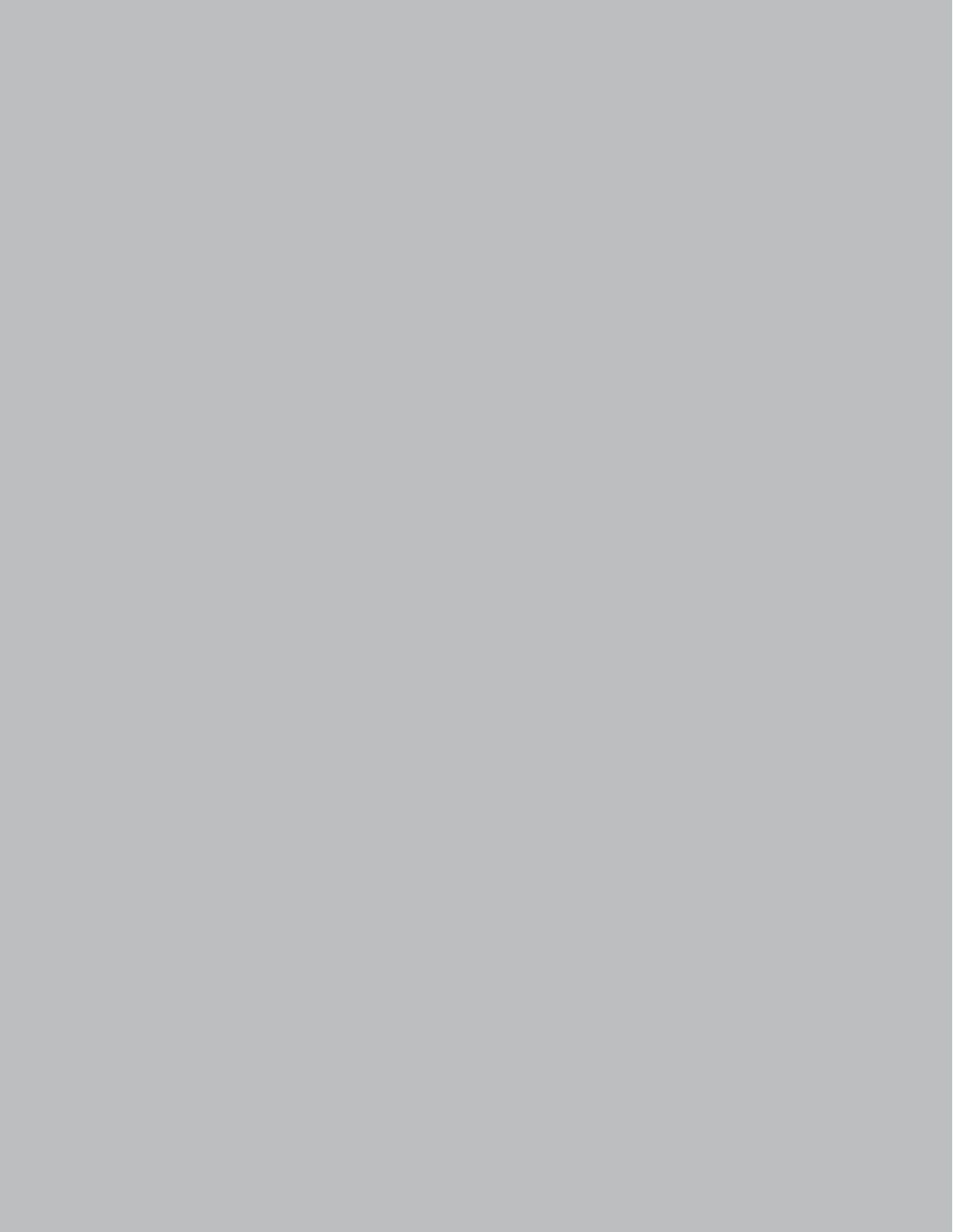

# **Aligning fee-for-service payment rates across ambulatory settings**

### **Chapter summary**

Medicare payment rates often differ for the same service among ambulatory settings (hospital outpatient departments (HOPDs), ambulatory surgical centers (ASCs), and freestanding physician offices). These payment differences across settings encourage arrangements among providers—such as consolidation of physician practices with hospitals—that result in care being provided in the settings with the highest payment rates, which increases total Medicare spending and beneficiary cost sharing without significant improvements in patient outcomes. From 2015 to 2019, for example, the volume of chemotherapy administration in freestanding clinician offices, the setting for which payment rates are generally lowest, fell 5.4 percent, while the volume in HOPDs, the setting for which payment rates are generally highest, climbed 27.8 percent.

In general, the Commission maintains that Medicare should base payment rates on the resources needed to treat patients in the most efficient setting. If the same service can be safely provided in different settings, a prudent purchaser should not pay more for that service in one setting than in another. Payment rate differences across the three ambulatory settings could be addressed simply by setting payment rates for a given service equal to that of the setting that has the lowest payment, which

#### **In this chapter**

- Payment rate differences across ambulatory settings cause services to shift to the highest-paid setting
- Identifying services for which payments can be more closely aligned across settings
- Combined effects of aligning payment rates on hospitals' Medicare revenue and beneficiary cost sharing
- Limiting the effects of aligning payment rates on hospitals that serve lowincome patients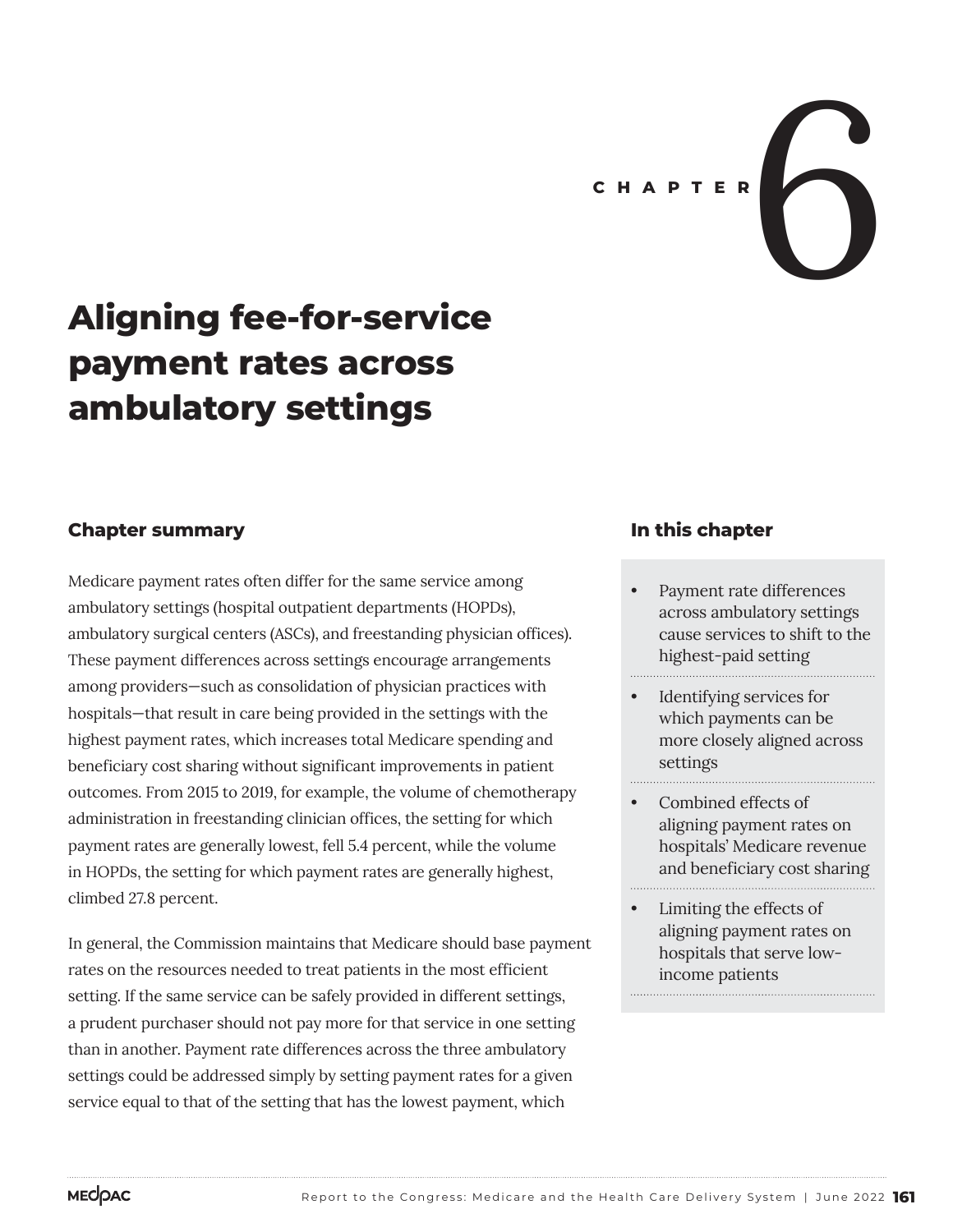is usually—but not always—freestanding offices. However, HOPDs have important differences from freestanding offices and from ASCs that can lead to higher costs in HOPDs for certain services. For example, hospitals incur costs to maintain standby capacity for handling emergencies and to comply with additional regulatory requirements that ASCs and freestanding offices do not have. Also, some services can be safely provided only in HOPDs for most beneficiaries, so it is vital that HOPDs are adequately reimbursed to remain a viable setting for the provision of those services. In addition, identifying payment rate differences among the three payment systems requires careful analysis because the outpatient prospective payment system (OPPS) and the ASC payment system generally package payment for ancillary items provided with a service, while the fee schedule for physicians and other health professionals, also known as the physician fee schedule (PFS), does not. This difference in the packaging of services must be considered when comparing payment rates among settings.

To evaluate whether an ambulatory service should continue to have different payment rates in the three settings or whether it would be appropriate to align the payment rates more closely across the three settings, we analyzed the ambulatory payment classifications (APCs) used in the OPPS to pay for services provided in HOPDs. Each APC includes a set of services that are similar in terms of clinical attributes and cost; all services included in a single APC have the same payment rate. Of the OPPS's 169 APCs for services (as opposed to drugs and devices), we identified 57 APCs for which it would be reasonable to align payment rates across the three ambulatory care settings with those of the PFS. The physician office is the most frequent site of service for these 57 APCs, indicating that freestanding offices are a safe and appropriate setting for these services and that PFS payment rates are adequate to ensure beneficiaries' access to care. We also identified 11 APCs for which ASCs have the largest volume among the three ambulatory settings. For these APCs, it would be appropriate to align the OPPS payment rates with those paid in the ASC setting, while continuing to use the PFS payment rate when the service is provided in a freestanding office. Finally, for 101 APCs, including emergency department (ED) visits, the HOPD is the most frequent setting, or the services cannot be provided in settings other than HOPDs. For these APCs, each setting should continue to have a different payment rate, with generally higher payments for **HOPDs** 

As policymakers consider how to align payment rates across ambulatory settings, they must ensure that hospitals continue to receive adequate financial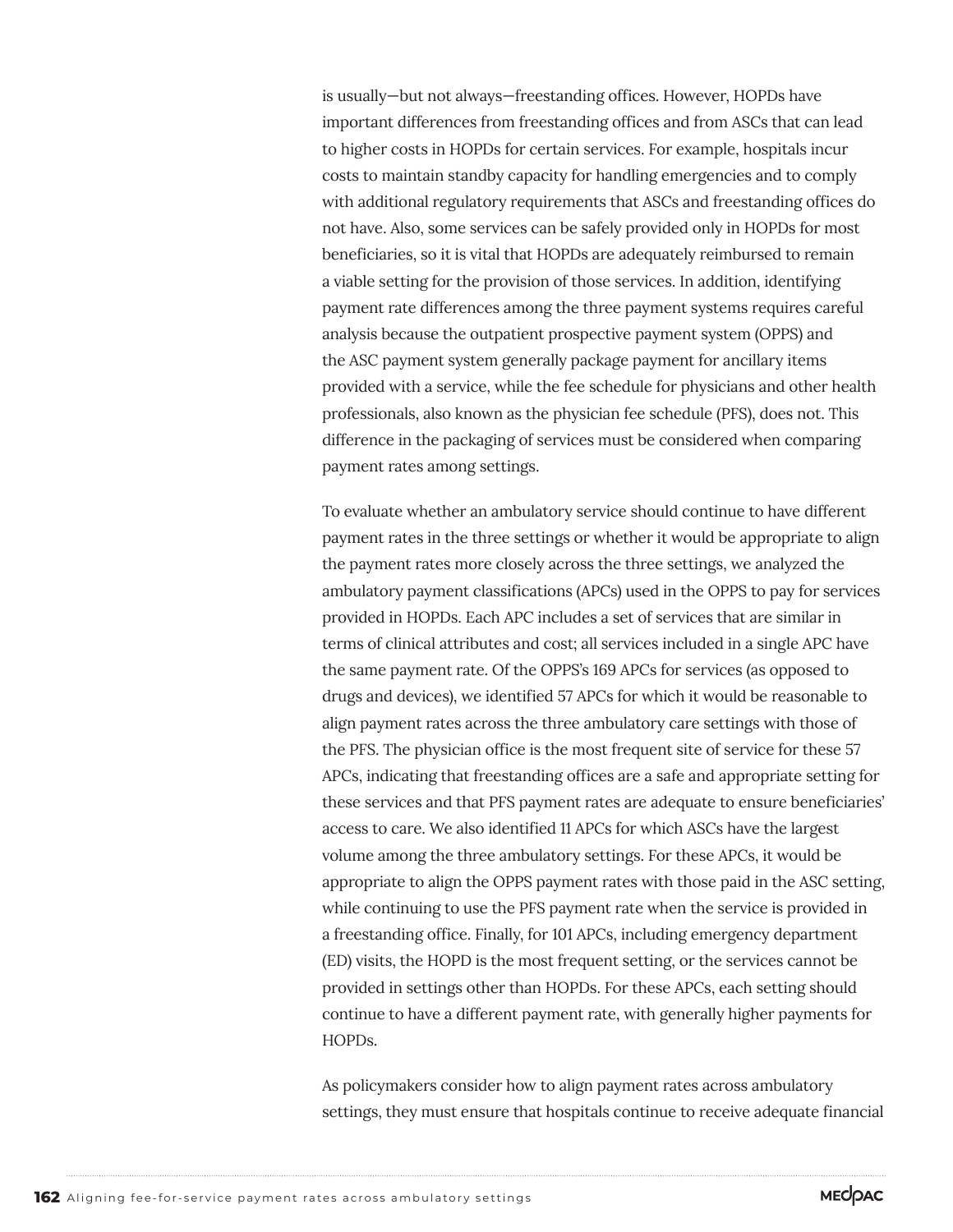support to maintain standby emergency capacity. To maintain this support, the APCs for ED visits, critical care visits, and trauma care visits could be reclassified from standard APCs to comprehensive APCs (C–APCs). C–APCs are an advanced form of APC in which all services—with a few exceptions—that appear on the same claim are packaged together into a single payment unit. By transforming payment for these services from standard APCs to C–APCs, higher payment rates for the provision of services during these visits would be maintained, appropriately reflecting the hospital-level costs of items and services provided.

Some stakeholders contend that payment rates should be higher for services provided in HOPDs relative to other ambulatory settings because HOPD patients are sicker and more complex on average relative to patients in other ambulatory settings. However, we have found that patient severity has little effect on the costs incurred by HOPDs when furnishing the services in the APCs for which payment rate alignment across settings would be reasonable. Therefore, we concluded that, if payment rates were aligned, adjustments for patient severity would not be needed.

In aggregate, if changes in payments resulting from aligning payment rates were taken as program savings, Medicare program spending in 2019 would have declined by \$6.6 billion and beneficiary cost-sharing obligations by \$1.7 billion. Across all hospitals, a site-neutral policy would have reduced overall Medicare revenue by 4.1 percent and beneficiary OPPS cost sharing by 13.2 percent.

Under current law, CMS would be required to fully offset the lower Medicare spending and beneficiary cost sharing from aligning ambulatory payment rates by increasing the OPPS payment rates for all other (nonaligned) APCs to produce a budget-neutral result. Combining alignment of payment rates with a budget-neutrality adjustment within the OPPS would lower incentives to shift services to higher-cost settings but would reduce savings for Medicare and beneficiaries. However, if the budget-neutrality adjustment were not applied, some hospitals that are the primary source of access to physician services for low-income patients would experience reductions in Medicare revenue under the payment alignment policy, which could adversely affect access for these beneficiaries. In response to these concerns, policymakers could consider an alternative to the budget-neutrality policy that would explicitly target hospitals that serve a high share of low-income beneficiaries to limit the loss of Medicare revenue for these hospitals. Over time, the payment rate alignment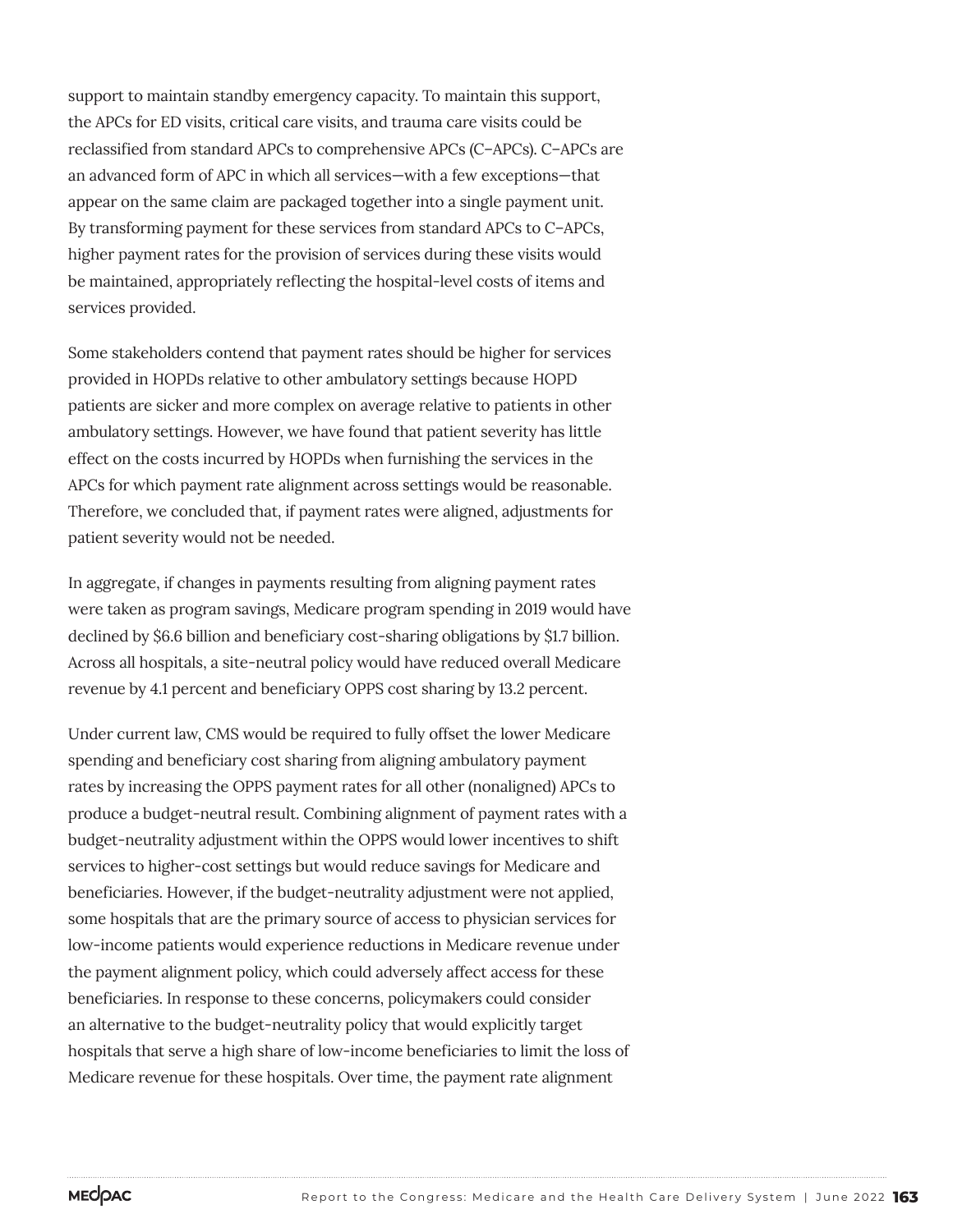policy would produce savings for the Medicare program and lower cost sharing for beneficiaries under either the budget-neutrality policy or the stop-loss policy because incentives to shift services from the lower-cost physician office and ASC settings to the higher-cost HOPD setting would be mitigated. ■

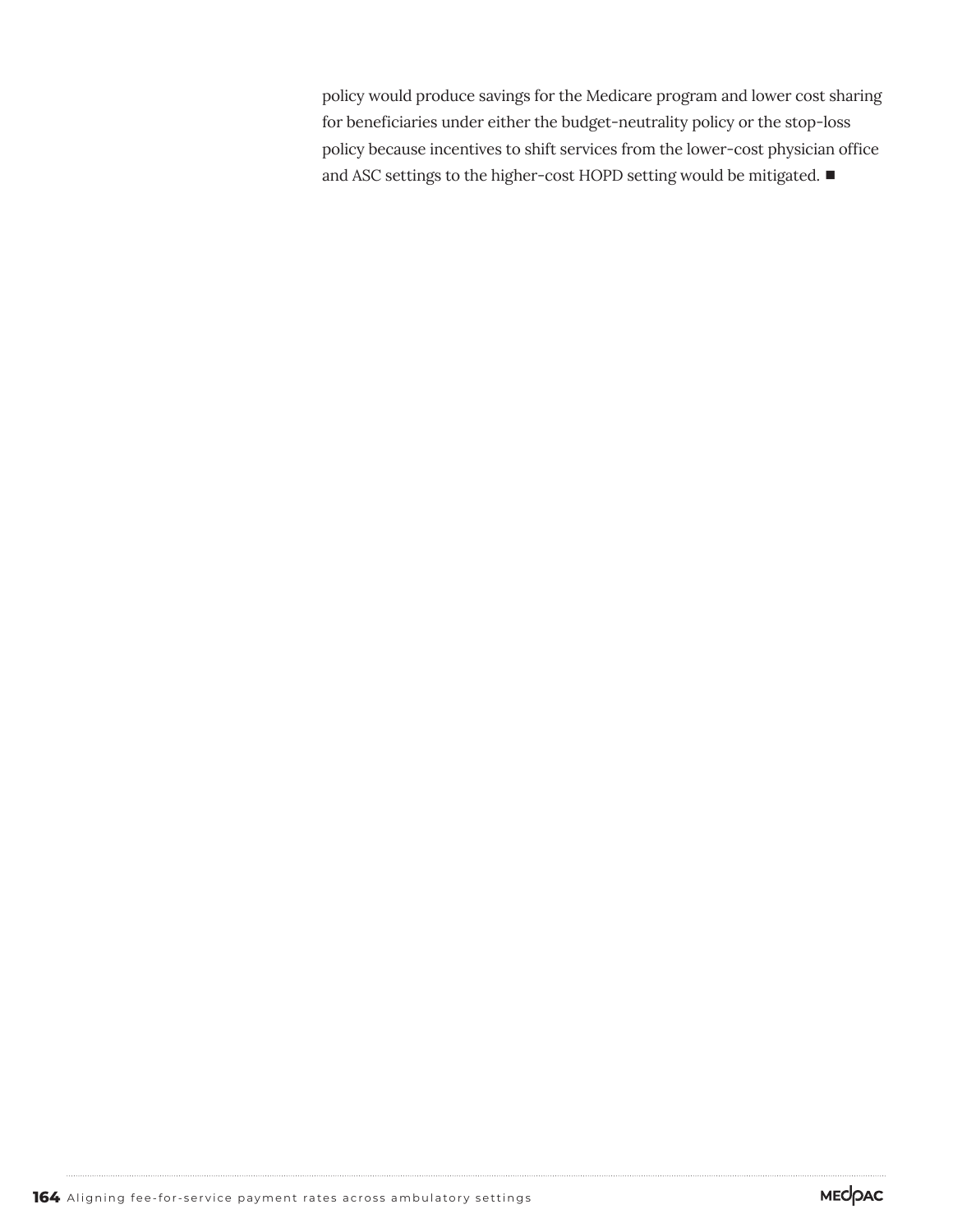Medicare's payment rates often vary for the same ambulatory services provided to similar patients in different settings, including freestanding physicians' offices, hospital outpatient departments (HOPDs), and ambulatory surgical centers (ASCs). These payment differences across settings encourage arrangements among providers—such as the consolidation of physician practices with hospitals—that result in care being billed at the payment rates of the provider with the highest rates, increasing program and beneficiary spending without meaningful changes in patient care.

This chapter discusses a method to more closely align payment rates across the three ambulatory care settings—HOPDs, ASCs, and freestanding offices that is broader than Medicare's current policies. This method would move beyond the policies recently implemented by CMS and the Commission's previous recommendations in 2012 and 2014 by aligning payment rates across a greater number of services. We examine the impact of potential payment changes on Medicare spending, beneficiary cost sharing, and hospital revenue. We also discuss accompanying budgetneutrality or stop-loss policies that would mitigate the impact on hospital revenue and whether an adjustment to payments for differences in patient severity would be needed.

# **Background**

CMS sets payment rates for clinician services in the fee schedule for physicians and other health professionals, also known as the physician fee schedule (PFS); payment rates for most HOPD services in the outpatient prospective payment system (OPPS); and payment rates for ASC services in the ASC payment system. For services provided in freestanding clinician offices, Medicare makes a single payment to the practitioner under the PFS. For services provided in HOPDs or ASCs, Medicare makes two payments: one for the clinician's professional fee under the PFS and one for the HOPD or ASC facility fee under the OPPS or ASC payment system.

Medicare payment rates for ambulatory services often differ among the three ambulatory settings and are usually highest in HOPDs. For example, in 2022, Medicare pays 141 percent more in an HOPD than in a freestanding office for the first hour of chemotherapy infusion (counting both the professional fee and facility fee). In addition, in 2022, Medicare pays 105 percent more in on-campus HOPDs than in freestanding offices for a midlevel office visit. These types of variations raise questions about how Medicare should pay for the same service when it is delivered in different settings.

Generally, the Commission has maintained that Medicare should strive to base payment rates on the resources needed to treat patients in the most efficient (meaning the highest quality, lowest cost) setting, which would mitigate incentives to shift the provision of services to higher-cost settings. In the absence of comparable data on providers' costs and quality across settings that justify payment differences, Medicare should set payment rates such that the cost to the program and beneficiaries is not higher than necessary to ensure beneficiaries' access to high-quality care. On the basis of these principles, the Commission recommended in 2012 that Medicare reduce payment rates and cost sharing for office visits provided in HOPDs and, in 2014, for services meeting certain criteria so that total payment rates and cost sharing would be equal whether these visits were provided in an HOPD or in a freestanding physician's office (Medicare Payment Advisory Commission 2014, Medicare Payment Advisory Commission 2012).

In the Bipartisan Budget Act (BBA) of 2015, the Congress directed CMS to develop a limited system that more closely aligns payment rates between HOPDs and freestanding offices. CMS satisfied this mandate in 2017 by implementing payment rates that approximate PFS rates for certain services provided in off-campus provider-based departments (PBDs) of hospitals that were not providing services when the Congress enacted the BBA of 2015 on November 2, 2015 (Centers for Medicare & Medicaid Services 2016). In 2019, CMS moved beyond the BBA of 2015 requirements by reducing the OPPS payment rate to more closely align with the PFS rate for office visits that occur in any offcampus PBD, not just those specified in the BBA of 2015 (Centers for Medicare & Medicaid Services 2019).

While CMS's policies more closely align OPPS payment rates with PFS payment rates for some services, the effects of these policies are somewhat limited. Only 0.8 percent of total OPPS spending is for services provided in off-campus PBDs covered by the BBA of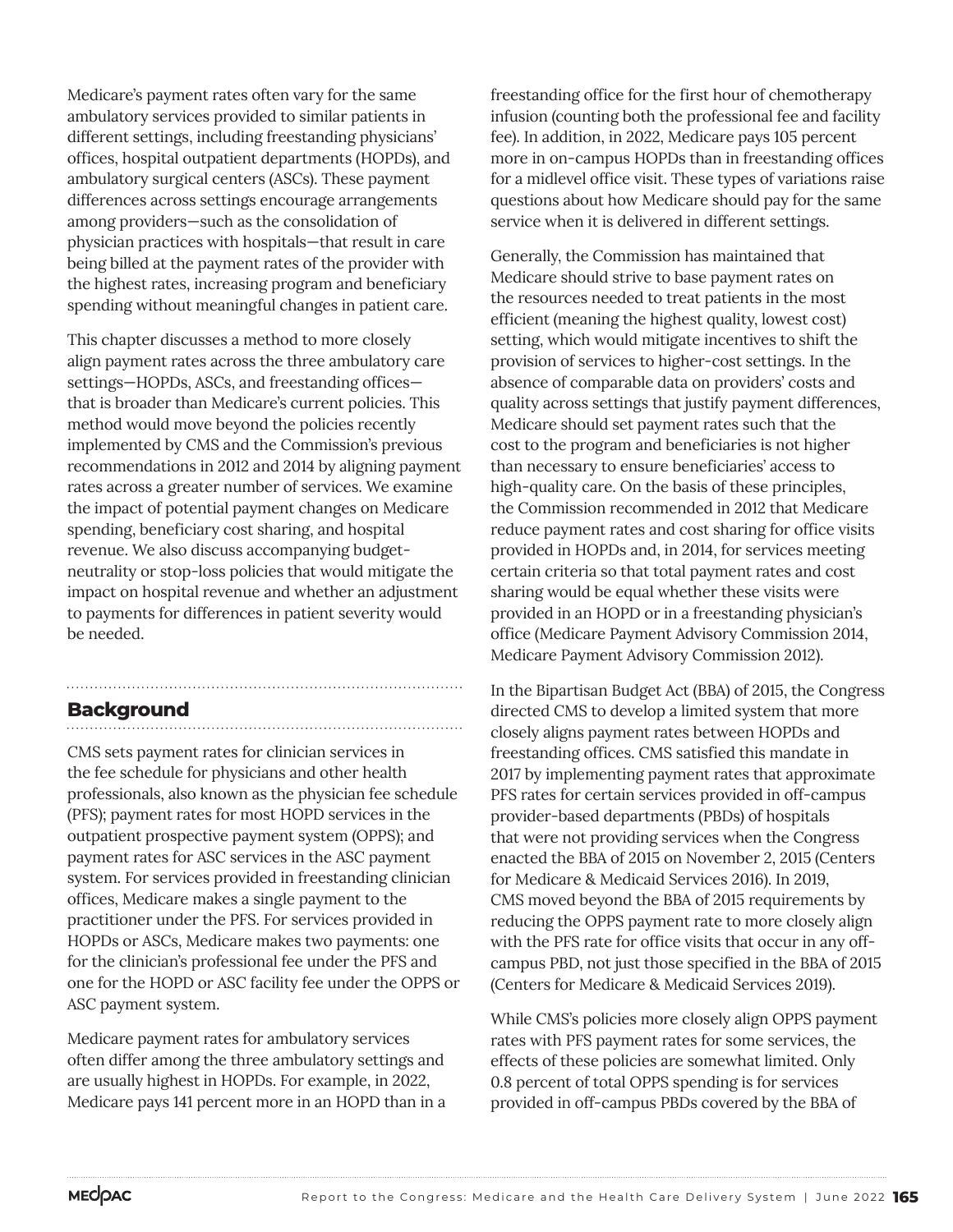#### **6–1 Provision of important ambulatory services has shifted from physician offices to hospital outpatient departments**

|                                                                                       | <b>Share in HOPDs</b> |       |
|---------------------------------------------------------------------------------------|-----------------------|-------|
| <b>Service</b>                                                                        | 2012                  | 2019  |
| Office visits                                                                         | 9.6%                  | 13.1% |
| Chemotherapy administration                                                           | 35.2                  | 50.9  |
| Note: HOPD (hospital outpatient department).                                          |                       |       |
| Source: MedPAC analysis of 100 percent standard analytic claims files, 2012 and 2019. |                       |       |

2015 requirements. In addition, only one-third of the office visits provided in HOPDs occur in off-campus PBDs. Also, the off-campus PBDs not subject to the BBA of 2015 site-neutral payments have no restrictions on expanding the range of services they provide. Therefore, if a hospital acquires a physician practice and adds it to an existing off-campus PBD that is excepted from the BBA of 2015, the services furnished by that practice would be paid at full OPPS rates (with the exception of office visits covered by CMS's policy mentioned above that aligns OPPS payment rates for all office visits provided in off-campus PBDs with the PFS payment rates).

## **Payment rate differences across ambulatory settings cause services to shift to the highest-paid setting**

Some stakeholders have argued that Medicare should pay higher rates for all services provided in HOPDs because hospitals incur costs that other settings do not to maintain 24/7 emergency care, standby capacity, access to care for low-income patients, efforts to improve care coordination, and community outreach. However, the costs for maintaining standby capacity and other hospital programs are spread across all HOPD services, including those that are unrelated to the additional hospital activities. The spreading of the costs for standby capacity across all HOPD services

is part of the reason that OPPS payment rates are generally higher than PFS and ASC payment rates.

The resulting payment rate differences among the ambulatory settings provide incentives for hospitals to work out arrangements that shift the site of care from lower-paid freestanding offices and ASCs to the higher-paid HOPD setting—or that reclassify a site of care so that bills can be submitted and paid under the OPPS. Partly in response to these incentives, in recent years hospitals have acquired more physician practices, and hospital employment of physicians has increased. Analysis of data from the American Medical Association's Physician Practice Benchmark Surveys indicates that the share of physicians who were either in practices that had at least some hospital ownership or were employees of hospitals increased from 29.0 percent in 2012 to 39.8 percent in 2020 (Kane 2021).

As hospitals acquire more physician practices and more physicians become employed by hospitals, large shifts in billing from the PFS to the OPPS have occurred for four service categories: chemotherapy administration, echocardiography, cardiac imaging, and office visits. For example, the HOPD share of office visits provided to fee-for-service (FFS) beneficiaries grew from 9.6 percent in 2012 to 13.1 percent in 2019, and the HOPD share of chemotherapy administration services rose from 35.2 percent to 50.9 percent (Table 6-1). Because most services receive higher payment rates when provided in HOPDs than in freestanding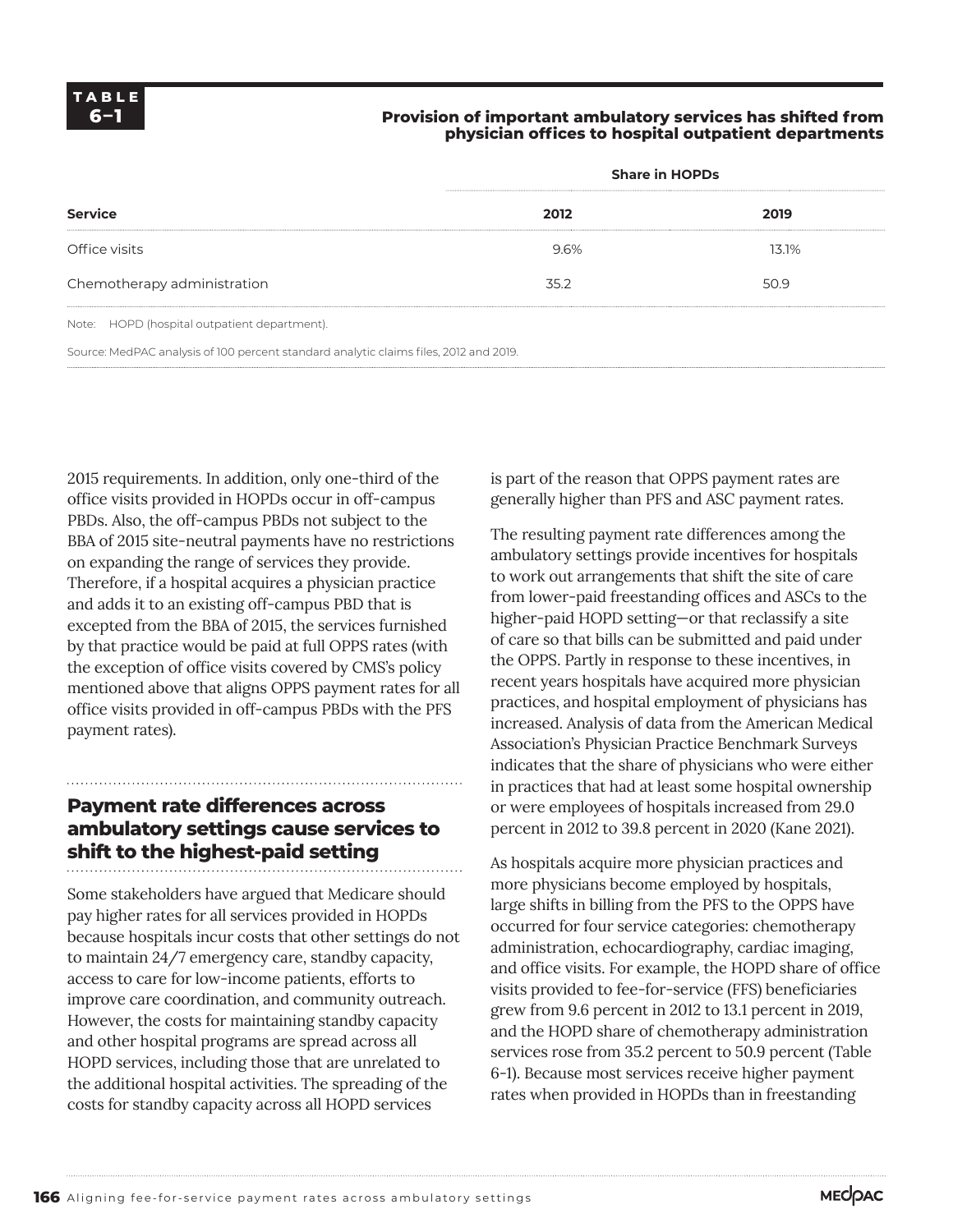offices, migration of services from freestanding offices to HOPDs results in higher program spending and beneficiary cost sharing without meaningful changes in patient care. For example, the Commission estimates that the shift of office visits from the office setting to the HOPD setting from 2015 through 2019 increased Medicare program spending by \$615 million and beneficiary cost sharing by \$150 million. Program spending and beneficiary cost sharing could be reduced by more closely aligning OPPS payment rates with PFS payment rates for services that are clearly safe to provide in freestanding offices for most Medicare beneficiaries.

We are also concerned about pricing differences between the OPPS and the ASC payment system for similar services. For the OPPS, CMS creates a relative weight for each service, which indicates the resources needed to provide the service relative to a benchmark service (the office visit). CMS multiplies the relative weights by a conversion factor to create payment rates in the OPPS. For the ASC payment system, CMS bases the relative weights for most procedures on the OPPS relative weights, but the ASC system uses a lower conversion factor. Therefore, payment rates for all procedures are much higher in the OPPS. For 2022, the Medicare rates for most services are 97 percent higher in the OPPS than in the ASC system. Beneficiary cost sharing is also much higher in HOPDs than in ASCs, as coinsurance is 20 percent of the payment rate for most services in both settings. Moreover, the gap in payment rates between the two settings has widened over time.

Program spending and beneficiary cost sharing could be reduced by more closely aligning OPPS payment rates with ASC payment rates for services that are clearly safe to provide in ASCs for most Medicare beneficiaries.

#### **HOPDs incur costs that are unique to that setting**

Payment rate differences between the OPPS, the PFS, and the ASC payment system could be addressed simply by setting payment rates equal across the three settings. There are precedents for this approach: Medicare pays the same amount for outpatient therapy services, mammography tests, dialysis services, and clinical lab tests regardless of setting. In addition, CMS sets the payment rate for some services provided in

ASCs at the nonfacility practice expense rate from the PFS.

However, HOPDs have important differences from freestanding offices and ASCs that can lead to higher costs in HOPDs for certain services:

- Hospitals incur costs to maintain standby capacity for handling emergency care. They are subject to the Emergency Medical Treatment and Active Labor Act of 1986 (EMTALA), which requires them to screen and stabilize (or transfer) patients who believe they are experiencing a medical emergency, regardless of their ability to pay.
- Hospitals face a unique set of licensing and accreditation requirements that increase their cost structure. Hospitals must meet conditions of participation in the Medicare program, which adds to their costs; these conditions do not apply to ASCs or freestanding offices.
- Hospitals must comply with more stringent building codes and life-safety codes. Also, an outpatient facility that is considered part of a hospital must meet CMS's rules for provider-based status, such as maintaining financial integration with the parent hospital.<sup>1</sup> These rules could result in higher costs for providers, Medicare, and beneficiaries, without evidence that patient care has improved.

A final issue to consider when aligning payment rates across ambulatory settings is whether patients in some settings are sicker than others, as it can be more costly to provide the same service to sicker patients than to healthier patients. The American Hospital Association (AHA) has argued that patients in HOPDs tend to be more medically complex than patients who receive the same type of service in an ASC or freestanding office (American Hospital Association 2021). This finding from the AHA suggests that treating these patients may require more time and resources. As discussed later in this chapter, however, Commission analysis has found only a weak relationship between beneficiaries' health status and HOPD charges.

Some may argue that the requirements that apply to hospitals but do not apply to ASCs or freestanding offices are a reason for maintaining higher OPPS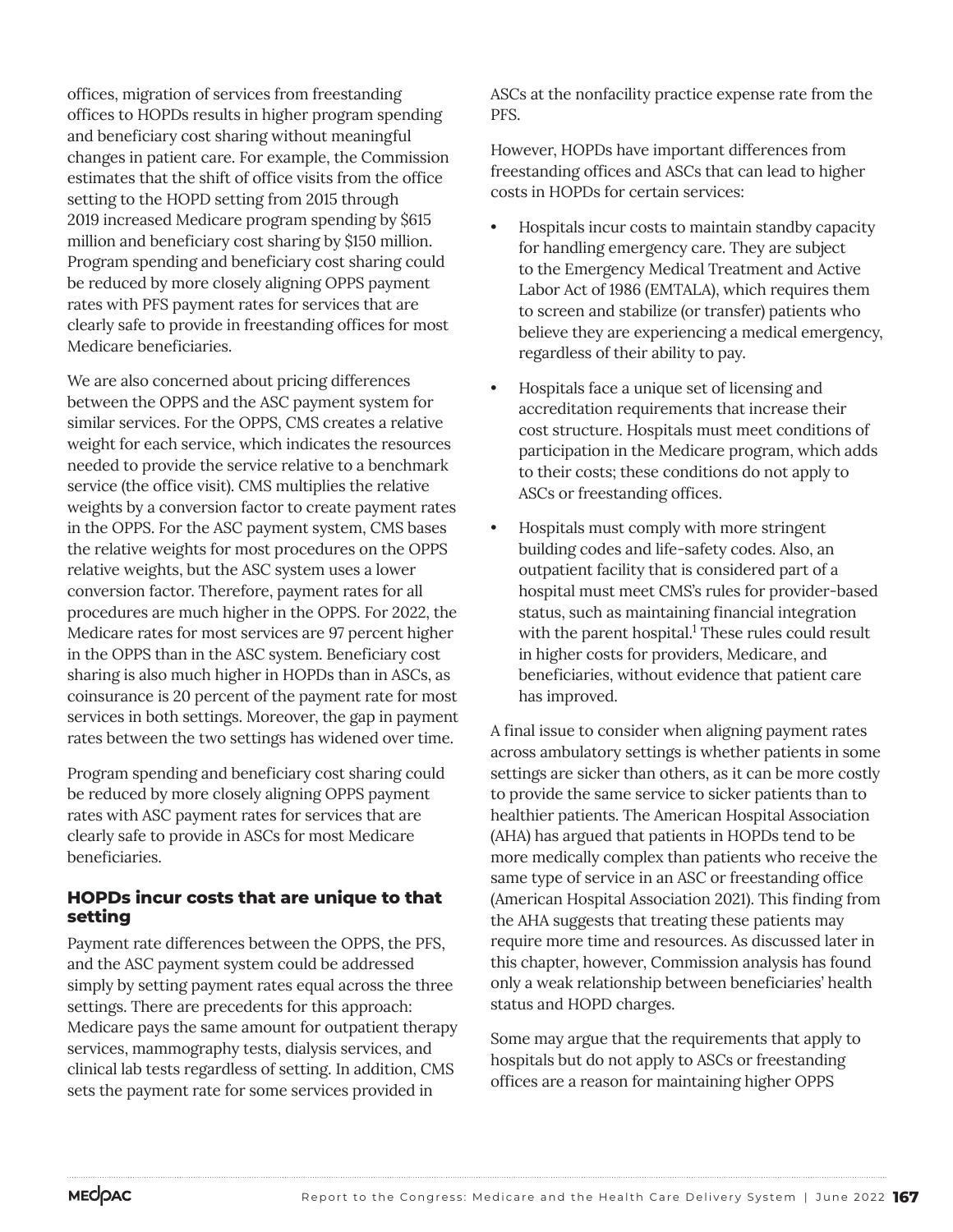payment rates for all services provided in HOPDs. However, the additional requirements faced by HOPDs are a reason to encourage less provision in HOPDs of services that are clearly safe to provide in freestanding offices or ASCs. The additional requirements faced by HOPDs help to ensure safe provision of services that can be provided only in HOPDs, such as emergency department (ED) visits, or that are too complex to reasonably provide in the other settings, such as many joint replacement procedures. These additional requirements faced by hospitals are not needed to ensure safe provision of less complex services that can be safely provided in lower-cost settings, such as office visits or the administration of most drugs. A prudent purchaser of care would encourage provision of the less complex services in the lowest-cost setting where it is reasonable to do so. More closely aligning OPPS payment rates with PFS rates or ASC rates for services that are reasonable to provide in the other ambulatory settings is an efficient way to do so. Aligning OPPS payment rates with the payment rates in the lower-cost settings for the less complex services would reduce spending by the Medicare program and beneficiary cost-sharing liabilities.

# **Identifying services for which payments can be more closely aligned across settings**

While more closely aligning the payment rates across ambulatory settings is beneficial, ensuring beneficiaries' access to the services they need is vital. To ensure beneficiaries' access to care, several issues need to be addressed:

- As discussed above, hospitals incur costs to maintain standby capacity and licensing and accreditation.
- The services subject to payment alignment must be safe to provide to most beneficiaries in the lowercost setting.
- The differences between payment systems in the packaging of ancillary items must be accounted for. Specific differences in packaging ancillary items between payment systems include the following:
- In general, the OPPS and ASC payment system use the same method of combining the cost of primary services with ancillary items into a single payment bundle. In contrast, the PFS has less packaging of ancillary items, and Medicare tends to pay separately for each item. Therefore, for many services, some portion of the higher payment rates under the OPPS and the ASC system relative to PFS rates reflects a greater level of packaging.
- The PFS uses 90-day global codes for some surgical procedures, while the OPPS and the ASC payment system do not. The PFS payments for 90-day global surgical codes include the surgical procedure itself and office visits that occur within a 90-day period after the procedure. The PFS payment rates for these services also include the cost of staff time spent scheduling the procedure and coordinating presurgical services when the procedure is performed in a facility (rather than an office).

To identify services for which it is reasonable to more closely align payment rates across ambulatory settings, we took the following steps:

- We sorted services into ambulatory payment classifications (APCs), which are the payment classifications used in the OPPS. APCs are made up of services represented by Healthcare Common Procedure Coding System (HCPCS) codes. CMS classifies HCPCS codes that are similar in terms of cost and clinical attributes in the same APC. All HCPCS codes in the same APC have the same OPPS payment rate.
- Some APCs include services that can be reasonably provided only in HOPDs, such as emergency care, critical care, and trauma care. We removed these APCs from consideration.
- For the remaining APCs, we compared the volume of services provided in HOPDs, ASCs, and freestanding offices over a four-year period (2016 through 2019).
	- If freestanding offices had the highest volume for an APC, we determined that the services in that APC could be safely provided in freestanding offices for most beneficiaries and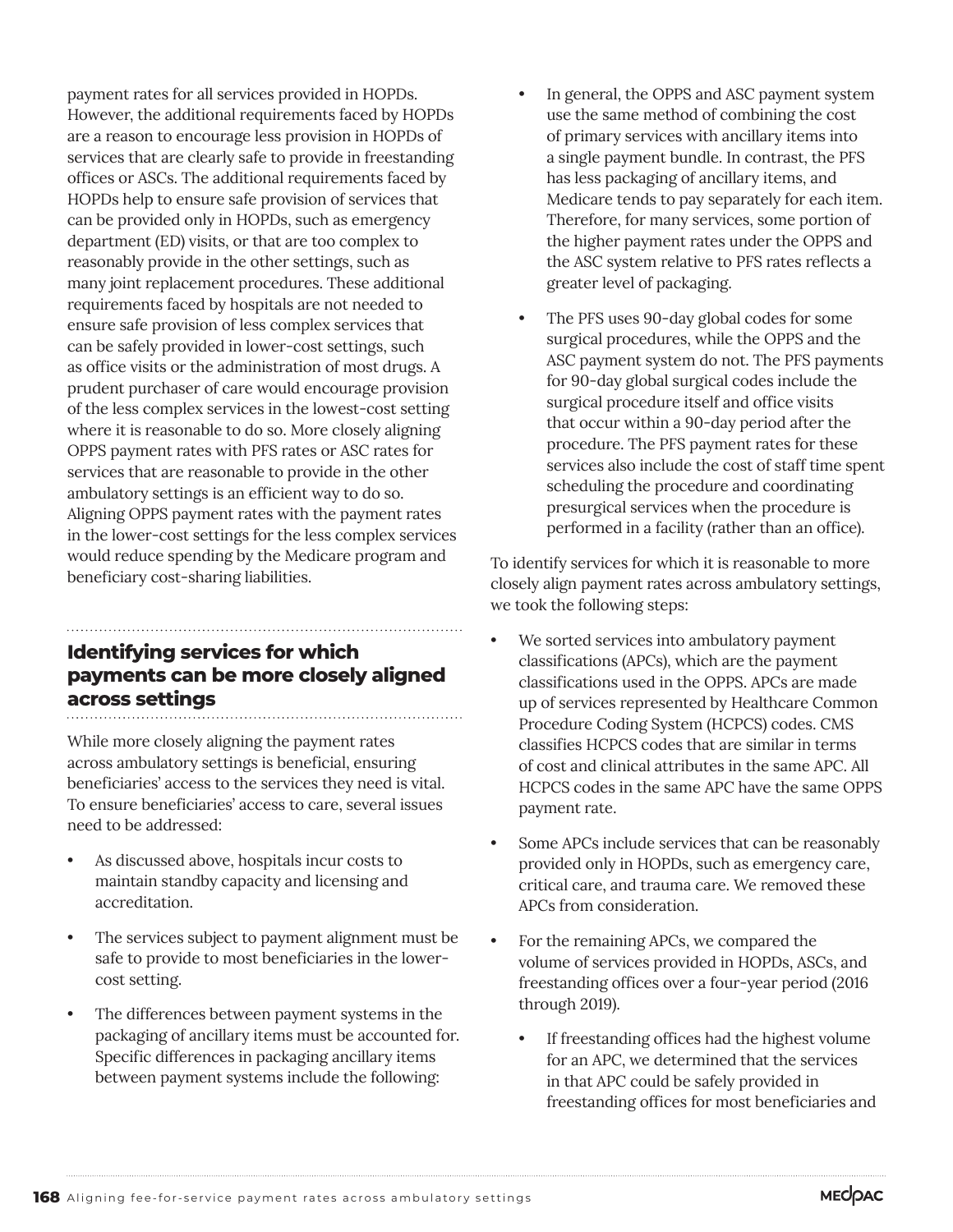that beneficiaries would be able to access the services in that APC. Therefore, it would be reasonable to align the OPPS and ASC payment rates more closely with the PFS payment rates for those services.

- If ASCs had the highest volume for an APC, we determined that the services in that APC could be safely provided in ASCs for most beneficiaries. Therefore, the OPPS payment rates could be aligned more closely with the ASC payment rates for those services. Freestanding offices would still be paid PFS rates for those services.
- If HOPDs had the highest volume for an APC, it might not be safe to provide those services outside the HOPD setting for most Medicare beneficiaries. In addition, we would be concerned about beneficiaries' access to those services if HOPD payments were aligned with either PFS or ASC payment rates. We therefore determined that, for these APCs, HOPDs should continue to be paid OPPS payment rates, ASCs should continue to be paid ASC payment rates, and freestanding offices should continue to be paid PFS rates.

#### **Services for which differential payment rates should continue**

The OPPS has 169 APCs for services provided in HOPDs.<sup>2</sup> Some of these service APCs represent emergency care, critical care, trauma care, and observation care, which can be provided only in HOPDs. For some additional APCs, volume is higher in HOPDs than in the other two ambulatory settings. Because these services are predominantly provided in HOPDs and tend to represent complex services, the current OPPS payment rates should continue to be paid when they are provided in HOPDs. Overall, we identified 101 APCs for which payment rates should not be aligned across ambulatory settings. For these APCs, services provided in HOPDs should continue to be paid at OPPS rates, services provided in ASCs should continue to be paid at ASC rates, and services provided in freestanding offices should continue to be paid at PFS rates. Combined Medicare spending and beneficiary cost sharing under the OPPS for these APCs was \$34 billion in 2019.

#### **Services for which alignment of OPPS and ASC payment rates with PFS payment rates is reasonable**

Of the 169 APCs examined, we identified 63 APCs for which the volume of services provided in each year from 2016 through 2019 was highest in freestanding offices. However, six of these APCs have a substantial amount of packaging under the OPPS, and in these six APCs, some of the HCPCS codes have low volume in freestanding offices and high volume in HOPDs. We have reservations about aligning OPPS and ASC payments rates with PFS payment rates for these APCs. Therefore, we determined that it would be appropriate to maintain differential payment rates for these six APCs.

For the remaining 57 APCs, it would be reasonable to more closely align OPPS and ASC payment rates to PFS payment rates. These APCs constitute 71 percent of Medicare volume and 22 percent of Medicare revenue for services covered under the OPPS and constitute 28 percent of Medicare volume and 11 percent of Medicare revenue for services covered under the ASC system. In Table 6-2 (pp. 170–171), we list the OPPS volume, OPPS Medicare spending, and beneficiary cost sharing from 2019 for these 57 APCs. In general, the services in these 57 APCs are of lower complexity than the average APC that is, they require comparatively fewer resources. The average OPPS payment rate for these 57 APCs is \$149, much lower than the average OPPS payment rate of \$381 for all service APCs.

#### **Aligning payment rates across three ambulatory settings**

When a physician provides a service in a freestanding office, ASC, or HOPD, the physician's payment under the PFS has three components: physician work, practice expense (PE), and professional liability insurance (PLI). The work and PLI payments are the same in all settings. However, the PE payment for a service provided in a freestanding office (the "nonfacility" PE) is usually higher than the PE payment for a service provided in an ASC or HOPD (the "facility" PE). The higher nonfacility PE payment reflects the cost of clinical staff, medical equipment, medical supplies, and additional overhead incurred by the physician. Therefore, for most services, the total payment received by clinicians under the PFS is higher in a freestanding office than in the other two settings.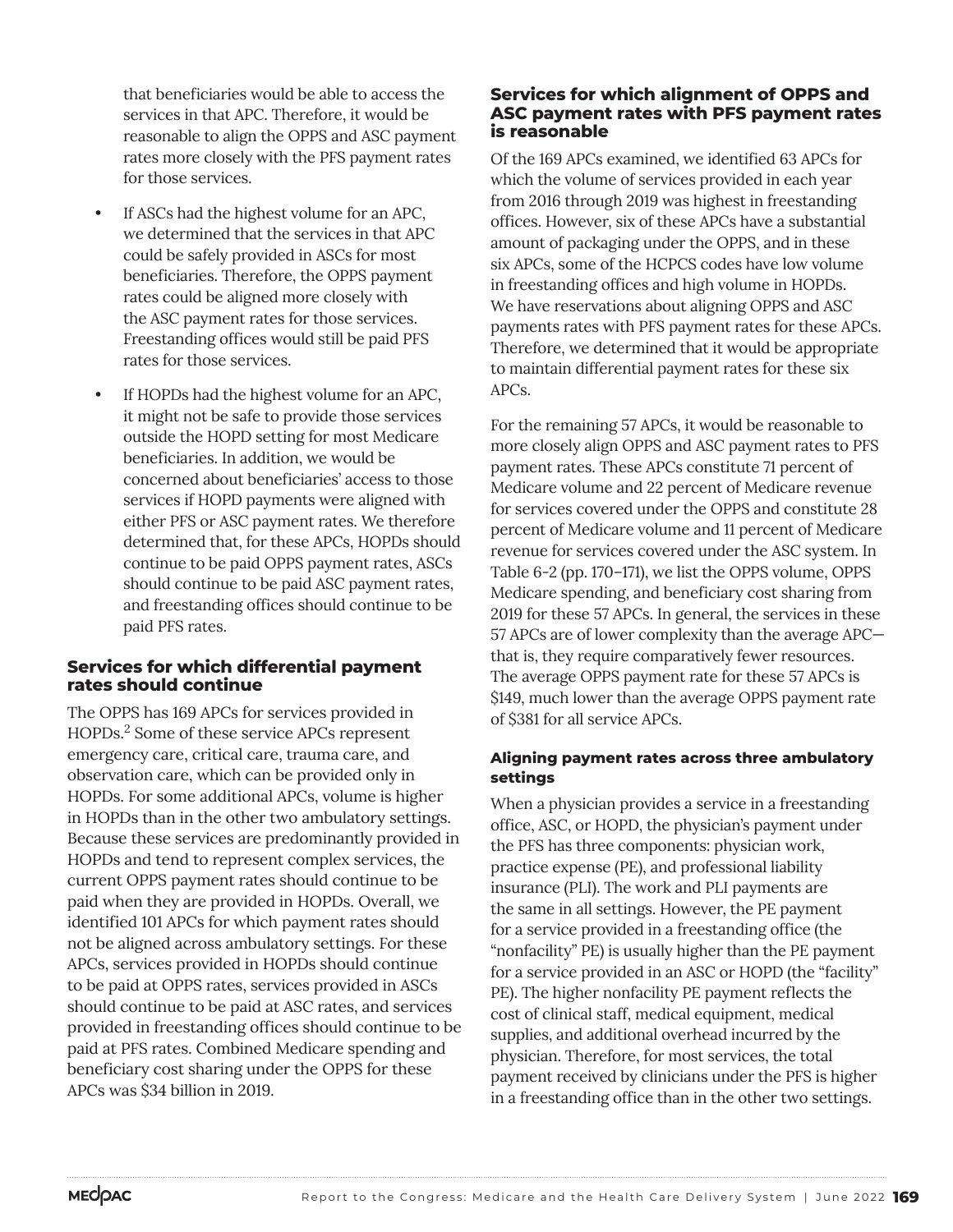#### **6–2 Program spending, beneficiary cost sharing, and volume for 57 APCs for which alignment of OPPS payment rates with PFS payment rates is reasonable, 2019**

| <b>APC</b> | <b>APC description</b>                              | Program<br>spending<br>(in millions) | <b>Beneficiary</b><br>cost sharing<br>(in millions) | <b>Volume</b><br>(in thousands) |
|------------|-----------------------------------------------------|--------------------------------------|-----------------------------------------------------|---------------------------------|
| 5012       | Clinic visits                                       | \$3,029                              | \$757                                               | 32,685                          |
| 5693       | Level 3 drug administration                         | 976                                  | 244                                                 | 6,521                           |
| 5522       | Level 2 imaging w/o contrast                        | 765                                  | 191                                                 | 8,501                           |
| 5524       | Level 4 imaging w/o contrast                        | 738                                  | 185                                                 | 1,855                           |
| 5593       | Level 3 nuclear medicine                            | 685                                  | 171                                                 | 696                             |
| 5523       | Level 3 imaging w/o contrast                        | 643                                  | 161                                                 | 3,486                           |
| 5694       | Level 4 drug administration                         | 580                                  | 145                                                 | 2,516                           |
| 5521       | Level 1 imaging w/o contrast                        | 441                                  | 110                                                 | 8,852                           |
| 5691       | Level 1 drug administration                         | 330                                  | 82                                                  | 10,879                          |
| 5724       | Level 4 diagnostic tests and related services       | 296                                  | 74                                                  | 406                             |
| 5373       | Level 3 urology and related services                | 278                                  | 70                                                  | 200                             |
| 5443       | Level 3 nerve injections                            | 249                                  | 62                                                  | 423                             |
| 5052       | Level 2 skin procedures                             | 243                                  | 61                                                  | 1,106                           |
| 5442       | Level 2 nerve injections                            | 234                                  | 58                                                  | 506                             |
| 5054       | Level 4 skin procedures                             | 226                                  | 56                                                  | 202                             |
| 5692       | Level 2 drug administration                         | 200                                  | 50                                                  | 4,178                           |
| 5441       | Level 1 nerve injections                            | 180                                  | 45                                                  | 959                             |
| 5822       | Level 2 health and behavior services                | 161                                  | 40                                                  | 2,643                           |
| 5611       | Level 1 therapeutic radiation treatment preparation | 146                                  | 51                                                  | 1,592                           |
| 5722       | Level 2 diagnostic tests and related services       | 152                                  | 38                                                  | 754                             |
| 5051       | Level 1 skin procedures                             | 112                                  | 28                                                  | 890                             |
| 5734       | Level 4 minor procedures                            | 82                                   | 20                                                  | 963                             |
| 5071       | Level 1 excision/biopsy/incision and drainage       | 76                                   | 19                                                  | 170                             |
| 5733       | Level 3 minor procedures                            | 75                                   | 19                                                  | 1,672                           |
| 5723       | Level 3 diagnostic tests and related services       | 73                                   | 18                                                  | 199                             |
| 5823       | Level 3 health and behavior services                | 71                                   | 18                                                  | 698                             |
| 5372       | Level 2 urology and related services                | 69                                   | $17\,$                                              | 155                             |
| 5053       | Level 3 skin procedures                             | 66                                   | 17                                                  | 208                             |
| 5721       | Level 1 diagnostic tests and related services       | 62                                   | 15                                                  | 568                             |
| 5153       | Level 3 airway endoscopy                            | 56                                   | 14                                                  | 51                              |
| 5101       | Level 1 strapping and cast application              | 47                                   | 12                                                  | 538                             |
| 5671       | Level 1 pathology                                   | 35                                   | 9                                                   | 857                             |
| 5371       | Level 1 urology and related services                | 29                                   | 7                                                   | 163                             |
| 5164       | Level 4 ENT procedures                              | 28                                   | 7                                                   | 15                              |
| 5741       | Level 1 electronic analysis of devices              | 26                                   | 7                                                   | 886                             |
| 5055       | Level 5 skin procedures                             | 26                                   | 6                                                   | 12                              |
| 5481       | Laser eye procedures                                | 24                                   | 6                                                   | 62                              |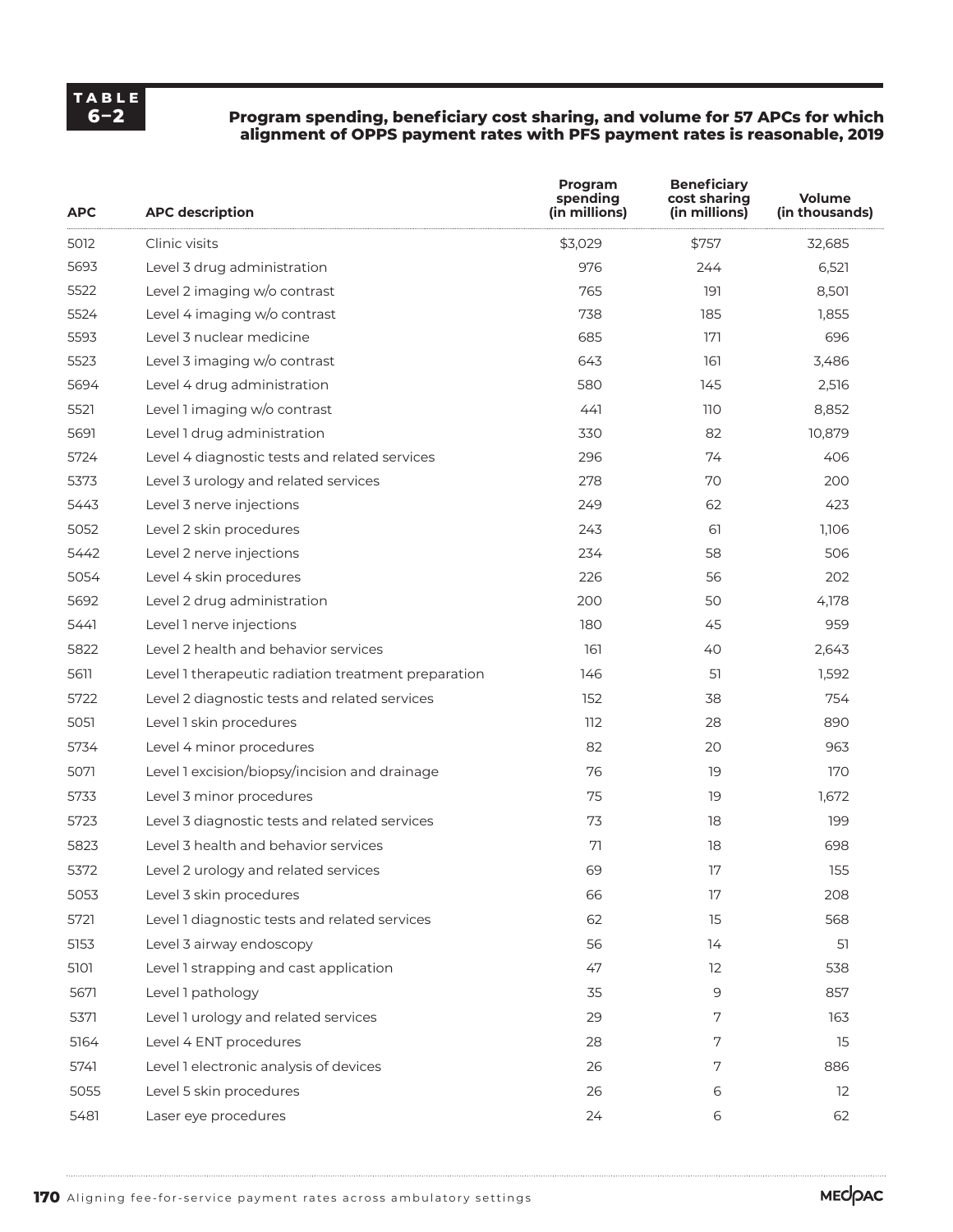#### **TABLE 6-2**

#### **Program spending, beneficiary cost sharing, and volume for 57 APCs for which alignment of OPPS payment rates with PFS payment rates is reasonable, 2019** *(cont.)*

| <b>APC</b> | <b>APC description</b>                                  | Program<br>spending<br>(in millions) | <b>Beneficiary</b><br>cost sharing<br>(in millions) | Volume<br>(in thousands) |
|------------|---------------------------------------------------------|--------------------------------------|-----------------------------------------------------|--------------------------|
| 5151       | Level 1 airway endoscopy                                | 19                                   | 5                                                   | 147                      |
| 5732       | Level 2 minor procedures                                | 16                                   | 4                                                   | 634                      |
| 5111       | Level 1 musculoskeletal procedures                      | 12                                   | 3                                                   | 67                       |
| 5743       | Level 3 electronic analysis of devices                  | 9                                    | 2                                                   | 39                       |
| 5163       | Level 3 ENT procedures                                  | 9                                    | 2                                                   | 9                        |
| 5102       | Level 2 strapping and cast application                  | 8                                    | $\overline{2}$                                      | 47                       |
| 5161       | Level 1 ENT procedures                                  | 8                                    | 2                                                   | 51                       |
| 5152       | Level 2 airway endoscopy                                | 7                                    | 2                                                   | 22                       |
| 5411       | Level 1 gynecologic procedures                          | 4                                    | ı                                                   | 34                       |
| 5162       | Level 2 ENT procedures                                  | 4                                    |                                                     | 10                       |
| 5413       | Level 3 gynecologic procedures                          | 4                                    | ı                                                   | 9                        |
| 5412       | Level 2 gynecologic procedures                          | 4                                    |                                                     | 18                       |
| 5821       | Level 1 health and behavior services                    | 3                                    |                                                     | 127                      |
| 5501       | Level 1 extraocular, repair, and plastic eye procedures | 3                                    |                                                     | 13                       |
| 5742       | Level 2 electronic analysis of devices                  | 3                                    | ı                                                   | 29                       |
| 5502       | Level 2 extraocular, repair, and plastic eye procedures | 3                                    |                                                     | 4                        |
| 5621       | Level 1 radiation therapy                               | 1.7                                  | 0.4                                                 | 19                       |
| 5731       | Level 1 minor procedures                                | 0.8                                  | 0.2                                                 | 56                       |
| 5735       | Level 5 minor procedures                                | 0.6                                  | O.1                                                 | 2                        |
| 5811       | Manipulation therapy                                    | 0.5                                  | O.1                                                 | 26                       |
|            |                                                         |                                      |                                                     |                          |

Note: APC (ambulatory payment classification), OPPS (outpatient prospective payment system), PFS (physician fee schedule), ENT (ear, nose, and throat). Program spending indicates outlays by the Medicare program under the OPPS and excludes beneficiary cost sharing. For all APCs listed, "beneficiary cost sharing" is 25 percent of "program spending" except for APC 5194, for which the beneficiary copayment is capped at the deductible amount under the inpatient prospective payment system, and APC 5611, for which the beneficiary copayment is 35 percent of the payment to the provider.

Source: MedPAC analysis of 100 percent standard analytic claims files from 2019 and MedPAC analysis of payment rates in the 2019 OPPS.

However, for services provided in an ASC or HOPD, Medicare makes an additional payment to the ASC under the ASC system or to the hospital under the OPPS to cover the costs of the clinical staff, medical equipment, medical supplies, and overhead incurred by the facility. In most cases, the PFS payment for a service provided in a freestanding office is lower than the combined PFS and ASC payments or combined PFS and OPPS payments for a service delivered in an ASC

or HOPD. For example, when a service from APC 5442 (level 2 nerve injections) was provided in a freestanding office in 2019, the payment to the physician equaled the sum of the physician work, PLI, and nonfacility PE payments, which totaled \$256.28 (Table 6-3, p. 172). If the service was provided in an HOPD, the payment equaled the sum of the work, PLI, and facility PE payments, plus the OPPS payment, for a total of \$701.16.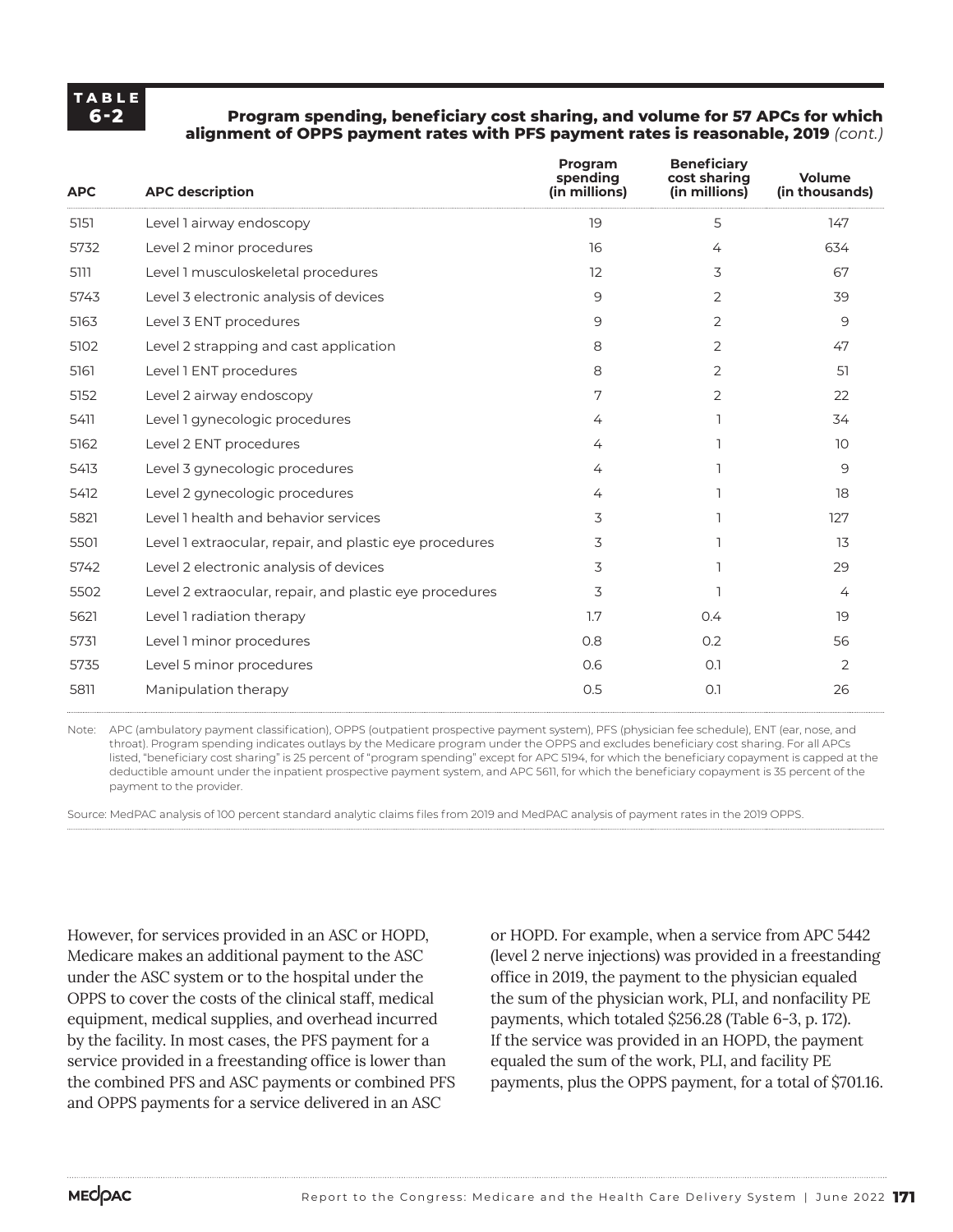#### **6–3 Differences in Medicare payment rates for level 2 nerve injection provided in physician's office or HOPD, 2019**

| <b>Actual 2019 payment rates</b> |            | Policy that would align rates across settings  |            |
|----------------------------------|------------|------------------------------------------------|------------|
| Service in physician's office    |            | Service in physician's office                  |            |
| Physician work                   | \$64.87    | Physician work                                 | \$64.87    |
| Nonfacility PE                   | \$185.64   | Nonfacility PE                                 | \$185.64   |
| Professional liability insurance | + \$5.77   | Professional liability insurance               | $+$ \$5.77 |
| <b>Total payment</b>             | \$256.28   | <b>Total payment</b>                           | \$256.28   |
| <b>Service in HOPD</b>           |            | <b>Service in HOPD</b>                         |            |
| Physician work                   | \$64.87    | Physician work                                 | \$64.87    |
| <b>Facility PE</b>               | \$31.71    | Facility PE                                    | \$31.71    |
| Professional liability insurance | + \$5.77   | Professional liability insurance               | + \$5.77   |
| Payment to physician             | \$102.35   | Payment to physician                           | \$102.35   |
| Payment to HOPD (OPPS rate)      | + \$598.81 | Payment to HOPD (nonfacility PE – facility PE) | + \$153.93 |
| <b>Total payment</b>             | \$701.16   | <b>Total payment</b>                           | \$256.28   |

Note: HOPD (hospital outpatient department), PE (practice expense), OPPS (outpatient prospective payment system). Payments include both program spending and beneficiary cost sharing.

Source: MedPAC analysis of physician fee schedule and OPPS payment rates for 2019.

However, the payment rates for this service could be more closely aligned across settings if CMS replaced the existing OPPS and ASC payment rates with rates based on the differences between the nonfacility PE rate and the facility PE rates in the PFS. $^3$  Making this adjustment would drop the HOPD payment to \$153.93, and the total payment would fall to \$256.28, the same rate paid in a freestanding office. (The difference between the payment rates for freestanding offices and ASCs would be smaller: Total payment when this service was provided in ASCs in 2019 was \$402.82.)

Note that all of the 57 APCs where payment rates could be more closely aligned have more than one HCPCS code, and all HCPCS codes within an APC have the same payment rate under the OPPS and the ASC system. In contrast, the PFS has separate payment rates for each HCPCS code. When we aligned the OPPS and ASC payment rates with the PFS rates for an APC, we

used a weighted average of the payment rates from the PFS for the HCPCS codes in that APC, using the volume for the HCPCS codes as the weights. We multiplied the weighted average of the differences in the nonfacility PE and facility PE payment by the PFS conversion factor to obtain a base rate for the APC.

However, because the policies for packaging ancillary items differ among the PFS, OPPS, and ASC system, we could not rely strictly on the average differences between nonfacility and facility PEs to accurately align payment rates for all 57 APCs. To adjust for the greater packaging of ancillary items in the OPPS and ASC system relative to the PFS, for each of the 57 APCs, we used data from OPPS hospitals to estimate the share of the cost of the services in the APCs that was attributable to packaged ancillary items.<sup>4</sup> To determine the payment rate for services provided in HOPDs and ASCs, we multiplied the base rate for the APC by the share of costs that was attributable to ancillary items.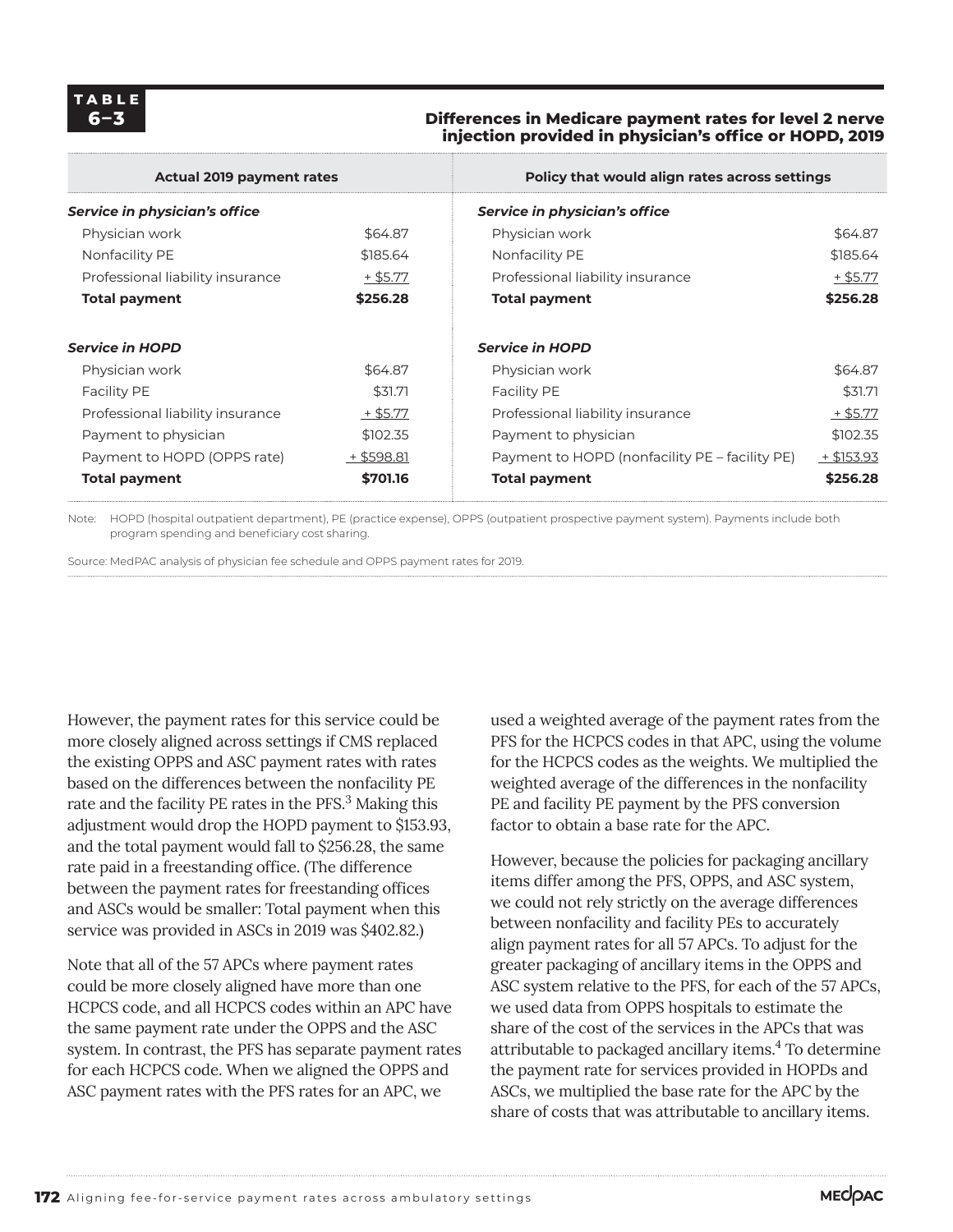For example, APC 5012 (the APC for clinic visits) had an average difference between the nonfacility PE and facility PE of \$29.37 (the base rate). We found that, when the services in this APC were provided in HOPDs, the average cost of these services was \$120.55 and the average cost of the ancillary items packaged with them was \$18.49, for an average total cost of \$139.04 (\$120.55 + \$18.49). The cost of the packaged items added 26.4 percent to the total cost of the service, and we applied this percentage to the base rate of \$29.37. Therefore, the payment rate for aligning OPPS rates with PFS rates for APC 5012 would be  $$29.37 \times 1.264 = $37.12$ .

A second adjustment that must be addressed for packaging differences across payment systems relates to the 90-day global bundles used in the PFS but not in the ASC system or OPPS. The 90-day global bundles include the surgical procedure itself and office visits that occur within a 90-day period after the procedure. In addition, CMS assumes that the physician's staff spends time scheduling the procedure and coordinating presurgical services when the procedure is performed in a hospital or ASC. This scheduling and coordination is not necessary when the services are provided in a physician's office. Therefore, these services are assumed to have a higher cost when delivered in an HOPD or ASC. For the instances in which a HCPCS code has a 90-day global bundle under the PFS, we chose to use the PFS nonfacility PE alone rather than the difference between the nonfacility PE and the facility PE in the calculation of APC base rates. Use of the nonfacility PE rates alone for this purpose is not unprecedented. CMS used the nonfacility PE rates for some HCPCS codes in its method to align OPPS payment rates for services provided in offcampus PBDs with PFS rates to satisfy requirements in Section 603 of the BBA of 2015 (Centers for Medicare & Medicaid Services 2019).

An example of our process for aligning OPPS and ASC payment rates with PFS payment rates is APC 5151 (level 1 airway endoscopy). From 2016 through 2019, about 90 percent of the volume for APC 5151 was provided in freestanding offices, so this service is a clear candidate for payment rate alignment. The average weighted sum of the difference between the nonfacility PEs and facility PEs for the HCPCS codes in APC 5151 is 2.59. $^5$  We multiplied that weighted average by the PFS conversion factor (\$36.04) to obtain a base rate of

\$93.19. We have also found that packaged items add 4.3 percent to the HOPD costs for the services in APC 5151. We multiplied that percentage by the base rate to obtain a payment rate for APC 5151 of \$97.17.

**Considering the need for a patient-severity adjustment** After identifying the APCs that we deemed appropriate for payment rate alignment, we considered whether aligned payments should be adjusted for differences in patient severity. Analysis sponsored by the American Hospital Association suggests that patients receiving care in HOPDs are more medically complex than those receiving care in freestanding offices (American Hospital Association 2021). Subsequently, we evaluated risk scores from the CMS–hierarchical condition category (HCC) risk-adjustment model to compare the medical complexity of HOPD patients with patients in freestanding offices. The results indicate that HOPD patients have higher average risk scores. Greater patient complexity in HOPDs relative to physician offices suggests that adjusting for patient severity could be warranted.

However, we also found substantial overlap in the CMS–HCC risk scores of patients in these two settings. In most APCs, the median CMS–HCC risk score among HOPD patients falls between the median and 75th percentile of CMS–HCC risk scores among patients in freestanding offices. Moreover, most of the APCs for which it is reasonable to align OPPS payment rates with PFS payment rates represent low-complexity services, so patient acuity might have little effect on the resources needed to provide these services. Indeed, before 2014, the OPPS had five APCs for office visits, which represented 10 HCPCS codes. To some extent, these five APCs distinguished patients by complexity. In 2014, however, CMS combined the five APCs into a single APC for all office visits. One of CMS's arguments for combining the five APCs into one APC was that variation in resources needed to provide office visits was not large enough to warrant five different APCs and payment rates. Notably, researchers at RAND found that differences in patient clinical characteristics did not support payment differences across ambulatory settings (Wynn et al. 2011).

The uncertainty over whether it would be necessary to adjust aligned payment rates for differences in patient severity led us to evaluate the extent to which hospital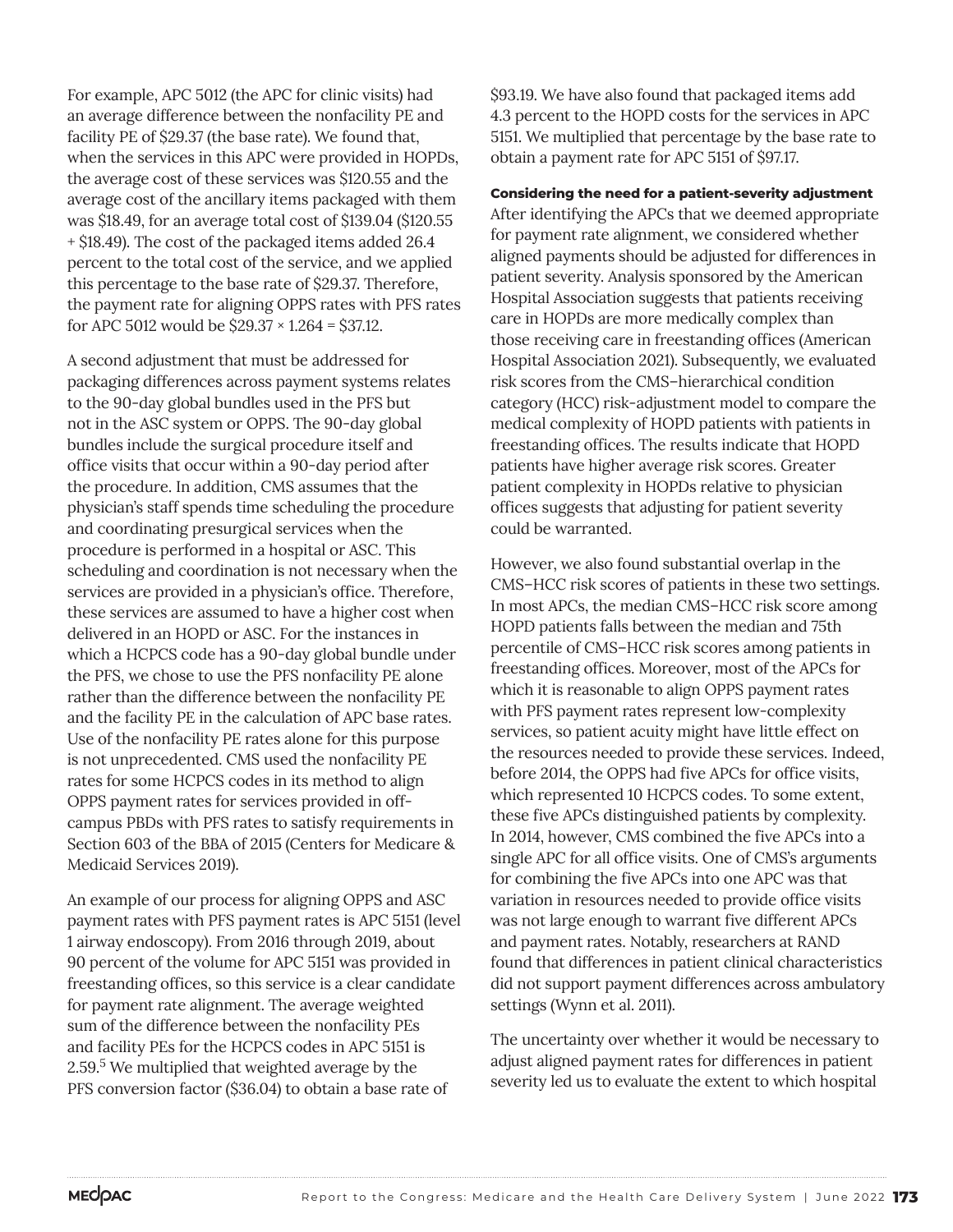### **Analyzing the effect of patient severity on charges for services provided in hospital outpatient departments**

The Commission used regression analysis<br>
to estimate the relationship between<br>
patient severity and the hospital charges<br>
for services are<br>
stable in hegainst currentient to estimate the relationship between for services provided in hospital outpatient departments (HOPDs). We used the beneficiary's Charlson comorbidity index (CCI) as a measure of patient severity, which is an index that represents a patient's health. The CCI is based on the patient's age and whether the patient has any of these 19 conditions: myocardial infarction, congestive heart failure, peripheral vascular disease, cerebrovascular disease, dementia, chronic pulmonary disease, rheumatic disease, peptic ulcer disease, mild liver disease, diabetes without chronic complication, diabetes with chronic complication, hemiplegia or

paraplegia, renal disease (mild to moderate), renal disease (moderate to severe), any malignancy (except malignant neoplasm of skin), moderate to severe liver disease, metastatic solid tumor, HIV infection (no AIDS), and AIDS. Each age category and each condition has a weight. A patient's CCI is the sum of the weight from their age category and the weights from the applicable conditions. A beneficiary's CCI can range from 0 to 36.

Our analysis examined the 57 ambulatory payment classifications (APCs) for which it is reasonable to align Medicare payment rates across the 3 ambulatory settings for patient care. To ensure that we had enough observations to produce reliable

*(continued next page)*

charges are affected by patient severity in the APCs for which it is reasonable to align payment rates. To measure the relationship between charges and patient severity, we performed a regression for each of the 22 APCs that have enough records to provide statistically reliable results. In these analyses, we used hospital charges for providing a service to a beneficiary as the dependent variable and used the following explanatory variables:

- sex of the beneficiary who received the service,
- a dichotomous indicator (0 or 1) for whether the beneficiary had full dual-eligibility status, $6$
- an indicator for the hospital that provided the service, and
- the beneficiary's Charlson comorbidity index (CCI) to account for the beneficiary's health status (Charlson et al. 1987, Glasheen et al. 2019, Quan et al. 2005).

We included an indicator for the hospital providing the service because charging practices vary by hospital, especially in the extent to which hospitals mark up charges above costs (for more details, see the text box on patient severity and charges for services).

For each of the 22 APCs that we evaluated, we used the results from the regressions to estimate the percentage change in charges corresponding to a 10 percent increase in the average CCI score. We found that for the APC for which charges were most responsive to a change in the CCI, a 10 percent increase in the CCI was associated with a 0.9 percent increase in charges. In summary, the results from these regressions indicate that the level of a beneficiary's CCI typically has a small effect on the claim charges.

In addition to our finding of a weak relationship between a beneficiary's health status (as measured by the CCI) and hospital charges, we identified four additional arguments that call into question the need for a patient-severity adjustment under a payment rate alignment policy: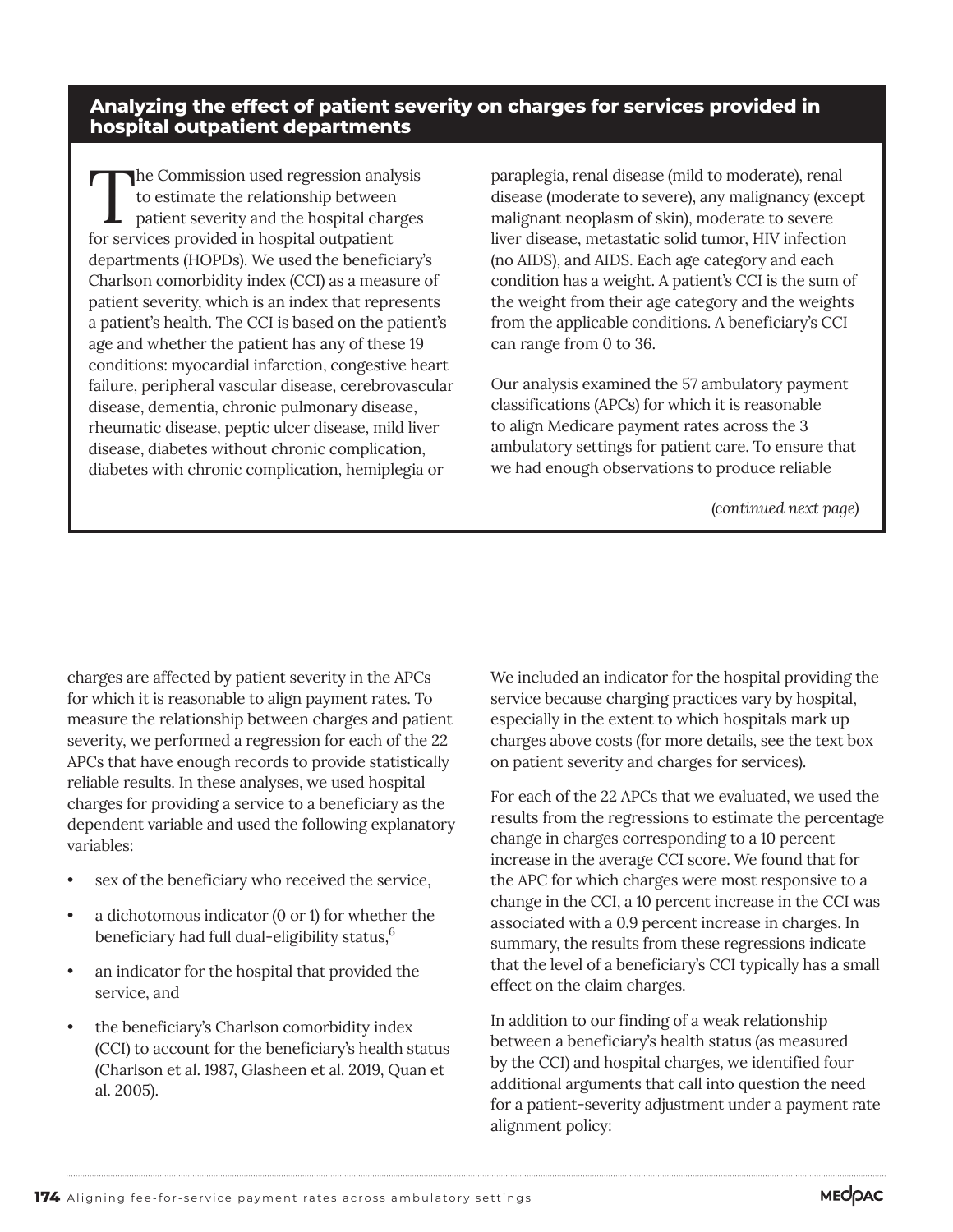### **Analyzing the effect of patient severity on charges for services provided in hospital outpatient departments (cont.)**

results, we limited our analysis to the 22 APCs that had the most claims suitable for this analysis. These APCs constitute about \$13 billion in Medicare spending under the outpatient prospective payment system (OPPS). For each APC, we identified the claims covered under the OPPS that had services that matched to the APC. For each of these claims, we determined the hospital charges for the service and the charges for the ancillary items packaged with the service under the OPPS packaging rules to create the total charges for the service and the packaged ancillary items that form the unit of payment under the OPPS. For example, if during an HOPD visit for chemotherapy administration the patient also has a complete metabolic panel and a complete blood count (CBC), the chemotherapy is

the service and the metabolic panel and CBC are ancillary items, and these three items are packaged into a single unit for payment under the OPPS. For this analysis, we summed the charges for the three items to create a total charge for the service.

We collected the charges for the services and their bundled ancillary items into the APCs of the services. For each APC, we performed the regressions using the dependent variable (the charges for the service and the packaged ancillary items) and four explanatory variables, which include an identifier for the hospital that provided the service, whether the beneficiary had full Medicaid benefits, the beneficiary's sex, and the beneficiary's CCI. ■

- During a patient visit to an HOPD, the provider can furnish more than one service for which they can bill under the OPPS. The structure of the OPPS contrasts with payment systems that have adjustments for patient severity—such as the inpatient prospective payment system (IPPS)—or for which adjustments for patient severity would be beneficial, such as the skilled nursing facility payment system. In these payment systems, the unit of payment is much broader relative to the OPPS. For example, the unit of payment for the IPPS is the inpatient stay. All services provided during an inpatient stay are covered under a single payment unit, with allowances for higher payments based on patient severity. Under the OPPS, if a relatively complex patient requires more intensive care or a more costly drug than a less complex patient for the same type of visit, the hospital is often able to bill for the additional care or more costly drug as covered under the OPPS.
- Most of the 57 APCs suitable for payment rate alignment represent low-complexity services office visits, X-rays, minor procedures, and drug injections are common. For these services, patient complexity may have little effect on the resources needed to provide the service.
- CMS has grouped the 169 service APCs into hierarchies; each level within a hierarchy represents a different level of resources needed to provide a service. For example, the OPPS has four APCs for imaging without contrast—level 1 through level 4. Under this construct, providers may be able to code more complex patients to higher-level APCs, for which the providers receive a higher payment.
- The services in many of the 57 APCs suitable for payment rate alignment are overwhelmingly provided in physician offices. For example, for 13 of the APCs, more than 90 percent of the volume occurs in offices, suggesting that, for these APCs,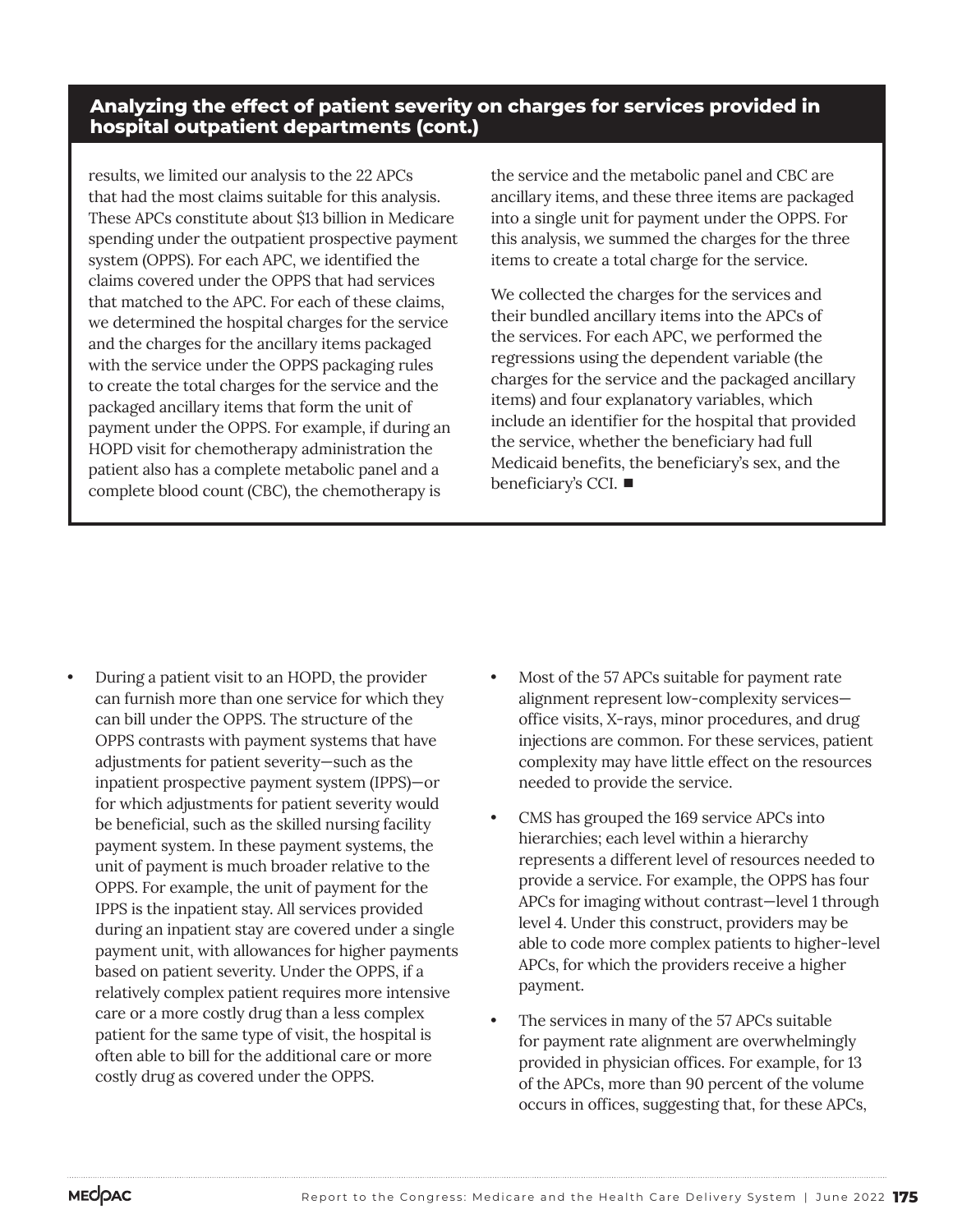the PFS payment rates are adequate for patients of any complexity. In these situations, adjustments for patient complexity are not needed.

Based on our finding of a weak relationship between beneficiaries' health status and HOPD charges and the arguments discussed in this section, we concluded that adjustments for patient severity are not needed in aligning payment rates across ambulatory settings.

**Supporting HOPDs' standby capacity** A final concern about payment rate alignment for these 57 APCs is that these services are sometimes provided during ED visits. When these services are provided as part of an ED visit, the payments hospitals receive for them support the hospitals' standby and emergency capacity. Aligning the payment rates for these APCs with the typically lower PFS rates would reduce the revenue supporting the standby and emergency capacity. In the Commission's previous work on site-neutral payments, we addressed this issue by excluding from the site-neutral payments any APC for which the services within the APC were billed more than 10 percent of the time with an ED visit (Medicare Payment Advisory Commission 2013). However, the 10 percent threshold was not based on any empirical result, and we could have used a different cut point. Also, this approach eliminated from our site-neutral assessment APCs that were otherwise reasonable to include.

An alternative approach to maintain support for hospitals' standby capacity is to change the APCs for ED visits, critical care visits, and trauma care visits from standard APCs to comprehensive APCs (C– APCs). C–APCs are an advanced form of APC in which all services—with a few exceptions—that appear on the same claim are packaged together into a single payment unit. Before CMS included C–APCs in the OPPS in 2015, the OPPS provided separate payments for all separately payable services that appeared on the same claim. Under C–APCs, a claim has one separately payable service, and other services that would otherwise be separately paid under the OPPS are packaged items. Designating the APCs for ED visits as C–APCs would combine all the services provided during an emergency visit into a single payment unit. The costs of all of the services and supplies provided during ED visits would be reflected in the OPPS payment rates for ED visits. This includes the services

that would otherwise be paid at the site-neutral rates. Under this approach, when a service from one of the 57 APCs for which it is reasonable to align payment rates across the three ambulatory settings is provided with an ED visit, the cost of that service would be packaged into the payment for the ED visit. When the service is provided separately from an ED visit, it would be paid at the aligned payment rate. Also, the flow of revenue supporting the hospitals' standby and emergency capacity would not be diminished by aligning payments across ambulatory settings.

#### **Effects of aligning payment rates across three ambulatory settings**

We modeled the effects of aligning payment rates for the 57 APCs for which OPPS and ASC payment rates could be based on PFS payment rates. We modeled the effects for a single year, 2019, and did not model a transition or any behavioral changes on the part of providers. To estimate the magnitude of the impact of these changes, we also ignored the current statutory requirements, discussed below, that adjustments to the OPPS relative weights must be budget neutral relative to current OPPS expenditures.

For some APCs, the reduction in beneficiary cost sharing and savings to the Medicare program would be substantial. We recognize that most beneficiaries in FFS Medicare have some form of supplemental coverage, so most of the reduced cost sharing would not result in smaller direct outlays from beneficiaries to providers. However, lower cost-sharing liabilities would result in lower beneficiary premiums for both supplemental insurance and Part B coverage.

**Effects of aligning payment rates on spending and cost sharing within the OPPS** In aggregate, payment rate alignment for the 57 APCs, in the absence of a budgetneutrality adjustment, would reduce beneficiary cost sharing under the OPPS by \$1.4 billion and Medicare outlays by \$5.5 billion.<sup>7</sup> Clinic visits (APC 5012) would have the largest reduction in beneficiary cost sharing and program spending (Table 6-4); beneficiary cost sharing would decline by more than \$300 million, and program spending would decrease by \$1.4 billion. Two APCs would have small increases in cost sharing and program spending under the OPPS (level 1 musculoskeletal procedures and level 1 minor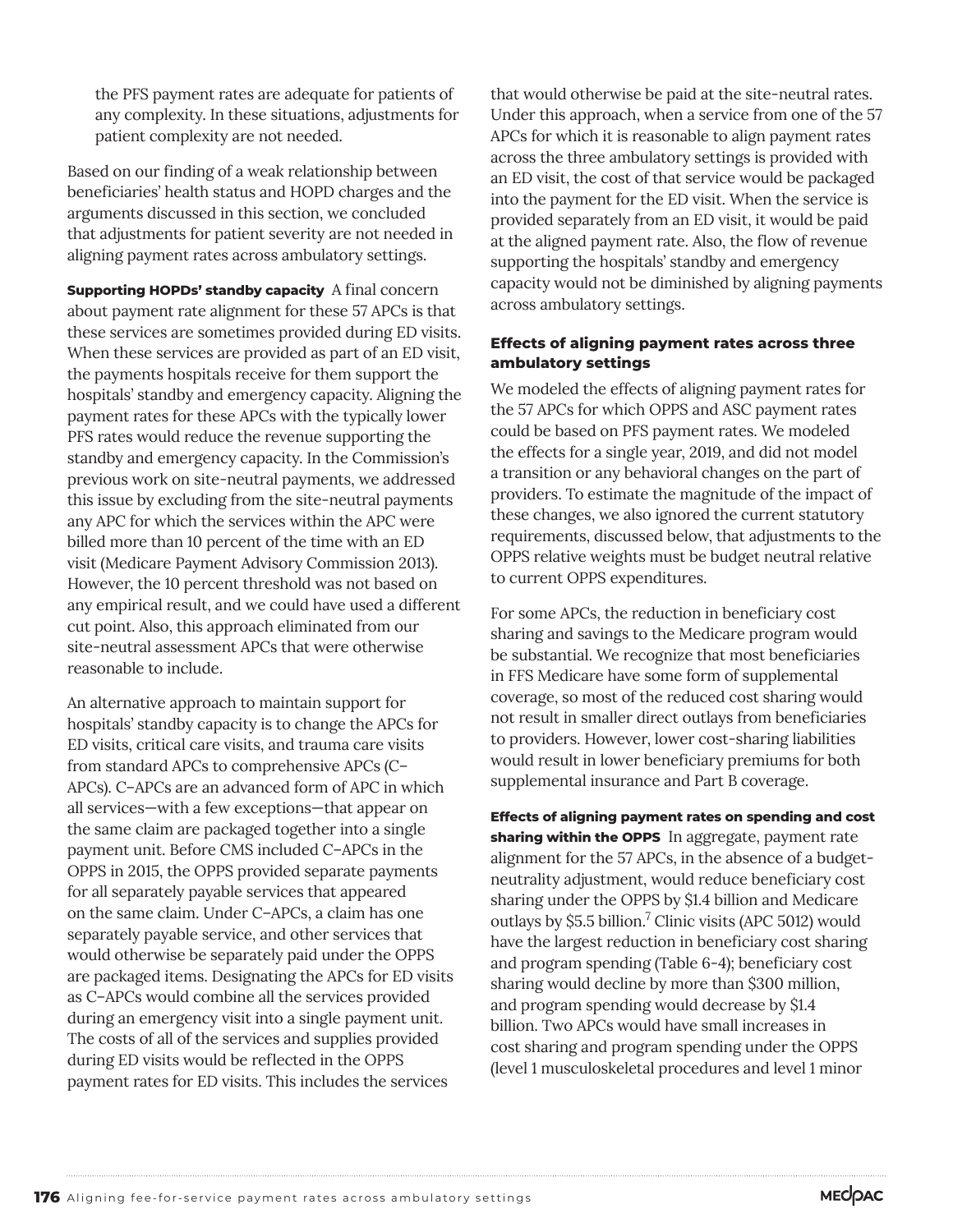#### **6–4 Impact of aligning payment rates across three ambulatory settings: APCs with the largest and smallest reductions in beneficiary cost sharing and program outlays, 2019**

|            |                                                         | <b>Change (in millions)</b> |                                    |  |
|------------|---------------------------------------------------------|-----------------------------|------------------------------------|--|
| <b>APC</b> | <b>APC description</b>                                  | Program<br>spending         | <b>Beneficiary</b><br>cost sharing |  |
|            | <b>5 APCs with largest reduction</b>                    |                             |                                    |  |
| 5012       | Clinic visits                                           | $-$ \$1.379                 | $-$ \$339                          |  |
| 5524       | Level 4 imaging without contrast                        | $-508$                      | $-129$                             |  |
| 5694       | Level 4 drug administration                             | $-375$                      | $-97$                              |  |
| 5724       | Level 4 diagnostic tests and related services           | $-281$                      | $-71$                              |  |
| 5522       | Level 2 imaging without contrast                        | $-232$                      | $-61$                              |  |
|            | 5 APCs with smallest (or no) reduction                  |                             |                                    |  |
| 5742       | Level 2 electronic analysis of devices                  | $-0.4$                      | $-0.1$                             |  |
| 5811       | Manipulation therapy                                    | $-0.4$                      | $-0.1$                             |  |
| 5502       | Level 2 extraocular, repair, and plastic eye procedures | 0.0                         | 0.0                                |  |
| 5731       | Level 1 minor procedures                                | 1.0                         | 0.3                                |  |
| 5111       | Level 1 musculoskeletal procedures                      | 2.1                         | 0.5                                |  |

Note: APC (ambulatory payment classification). "Program spending" indicates outlays by the Medicare program and excludes beneficiary cost sharing. Positive values indicate increases in program spending and beneficiary cost sharing.

Source: MedPAC analysis of 100 percent standard analytic claims files from 2019 and MedPAC analysis of payment rates in the 2019 physician fee schedule and outpatient prospective payment system.

procedures), as aligning OPPS payment rates with PFS payment rates would increase the OPPS rates for these APCs.

For all OPPS hospitals (the OPPS excludes critical access hospitals (CAHs) and Maryland hospitals), changing the payment rates for the 57 APCs would reduce overall Medicare revenue—which includes hospitals' Medicare revenue for all service lines (inpatient, outpatient, post-acute care)—by 3.4 percent and Medicare OPPS revenue by 10.4 percent. In addition, beneficiary OPPS cost-sharing liabilities would decrease by 11.0 percent.

**Effects of aligning payment rates on spending and cost sharing within the ASC payment system** Aligning the ASC payment rates with the PFS payment rates for the 57 APCs would reduce beneficiary cost sharing under

the ASC payment system by \$60 million and Medicare outlays by \$230 million. This reduction in spending and cost sharing under the ASC system would reduce aggregate ASC Medicare revenue by 5.5 percent. While this policy would lower ASCs' total Medicare revenue by a larger percentage compared with the percentage for hospitals' total Medicare revenue (5.5 percent for ASCs vs. 3.4 percent for hospitals), the effect on ASCs' Medicare revenue would be much smaller than on the hospitals' OPPS revenue (5.5 percent in ASCs vs. 10.4 percent in HOPDs). This discrepancy between ASCs and HOPDs would occur because services provided in HOPDs and freestanding offices overlap more than services provided in ASCs and freestanding offices. In particular, office visits are frequently provided in both freestanding offices and HOPDs, but office visits are not covered under the ASC system. In addition, HOPDs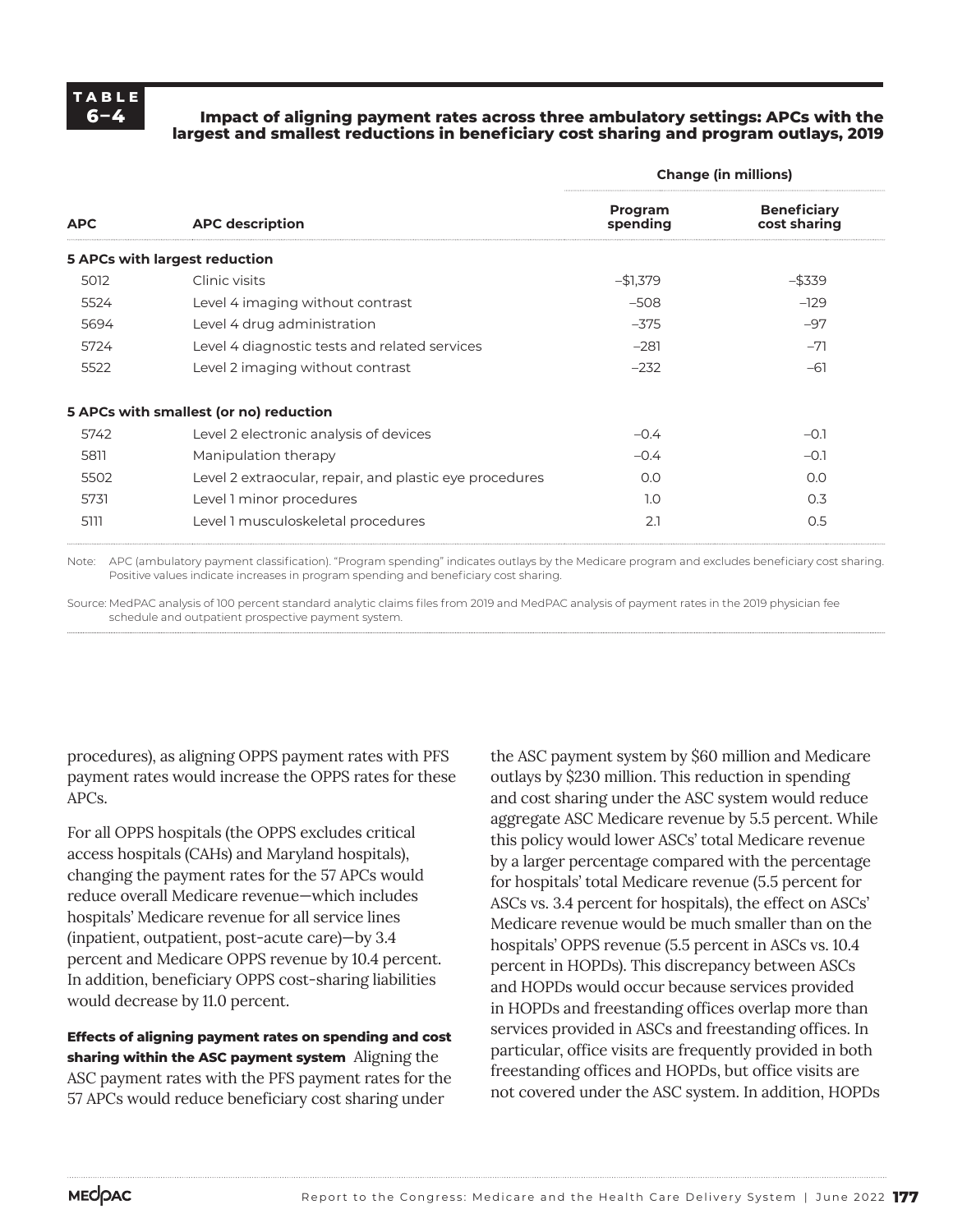#### **6–5 Program spending, cost sharing, and volume for 11 APCs for which we aligned OPPS payment rates with ASC payment rates, 2019**

| <b>APC</b> | <b>APC description</b>                                  | Program<br>spending<br>(in millions) | <b>Beneficiary</b><br>cost sharing<br>(in millions) | Volume<br>(in thousands) |
|------------|---------------------------------------------------------|--------------------------------------|-----------------------------------------------------|--------------------------|
| 5312       | Level 2 lower GI procedures                             | \$787                                | \$204                                               | 1,012                    |
| 5491       | Level 1 intraocular procedures                          | 651                                  | 169                                                 | 428                      |
| 5311       | Level 1 lower GI procedures                             | 274                                  | 27                                                  | 405                      |
| 5492       | Level 2 intraocular procedures                          | 222                                  | 57                                                  | 77                       |
| 5431       | Level 1 nerve procedures                                | 204                                  | 53                                                  | 158                      |
| 5112       | Level 2 musculoskeletal procedures                      | 100                                  | 26                                                  | 96                       |
| 5116       | Level 6 musculoskeletal procedures                      | 83                                   | 8                                                   | 6                        |
| 5503       | Level 3 extraocular, repair, and plastic eye procedures | 51                                   | 13                                                  | 36                       |
| 5504       | Level 4 extraocular, repair, and plastic eye procedures | 14                                   | 4                                                   | 6                        |
| 5494       | Level 4 intraocular procedures                          |                                      | $\Omega$                                            | 0.1                      |
| 5493       | Level 3 intraocular procedures                          |                                      | O                                                   | O.1                      |

Note: APC (ambulatory payment classification), OPPS (outpatient prospective payment system), ASC (ambulatory surgical center), GI (gastrointestinal). Program spending indicates outlays by the Medicare program under the OPPS and excludes beneficiary cost sharing.

Source: MedPAC analysis of 100 percent standard analytic claims files from 2019 and MedPAC analysis of payment rates in the 2019 OPPS.

provided services in each of the 57 APCs included in our analysis, but ASCs provided services in only 39 of these APCs.

#### **Services for which OPPS payment rates should be aligned with ASC payment rates**

We identified 11 APCs for which the ASC setting has the highest volume among the ambulatory settings. Because ASCs focus on ambulatory surgical procedures, these 11 APCs represent surgical procedures including musculoskeletal, lower gastrointestinal, nerve, and ophthalmologic procedures. For these APCs, an alignment of OPPS payment rates with the ASC payment rates would be appropriate. When these services are provided in freestanding offices, the PFS payment rates would continue to apply.

Because ASC payment rates on average are nearly 50 percent lower than OPPS payment rates, aligning the OPPS payment rates with the ASC payment rates for

these services would reduce OPPS spending for these services by nearly 50 percent. For example, the service provided to Medicare FFS beneficiaries most frequently in ASCs is cataract removal with intraocular lens insertion. The ASC payment rate for this service is \$977, while the OPPS payment rate is \$1,917.

Access to care is an issue when considering a payment rate alignment. Although the number of Medicarecertified ASCs (more than 5,900) is greater than the number of hospitals that provide outpatient services (about 4,900, including CAHs), ASCs are more geographically concentrated, so beneficiaries in some areas who have access to hospital outpatient services could have difficulty accessing ASC services. If hospitals reduce the provision of the services in these 11 APCs in response to payment rate alignment, access to these services could become difficult in areas that lack ASC presence. Most rural areas and some states (especially Vermont) could be particularly vulnerable. For example, two ASCs are located in Vermont, and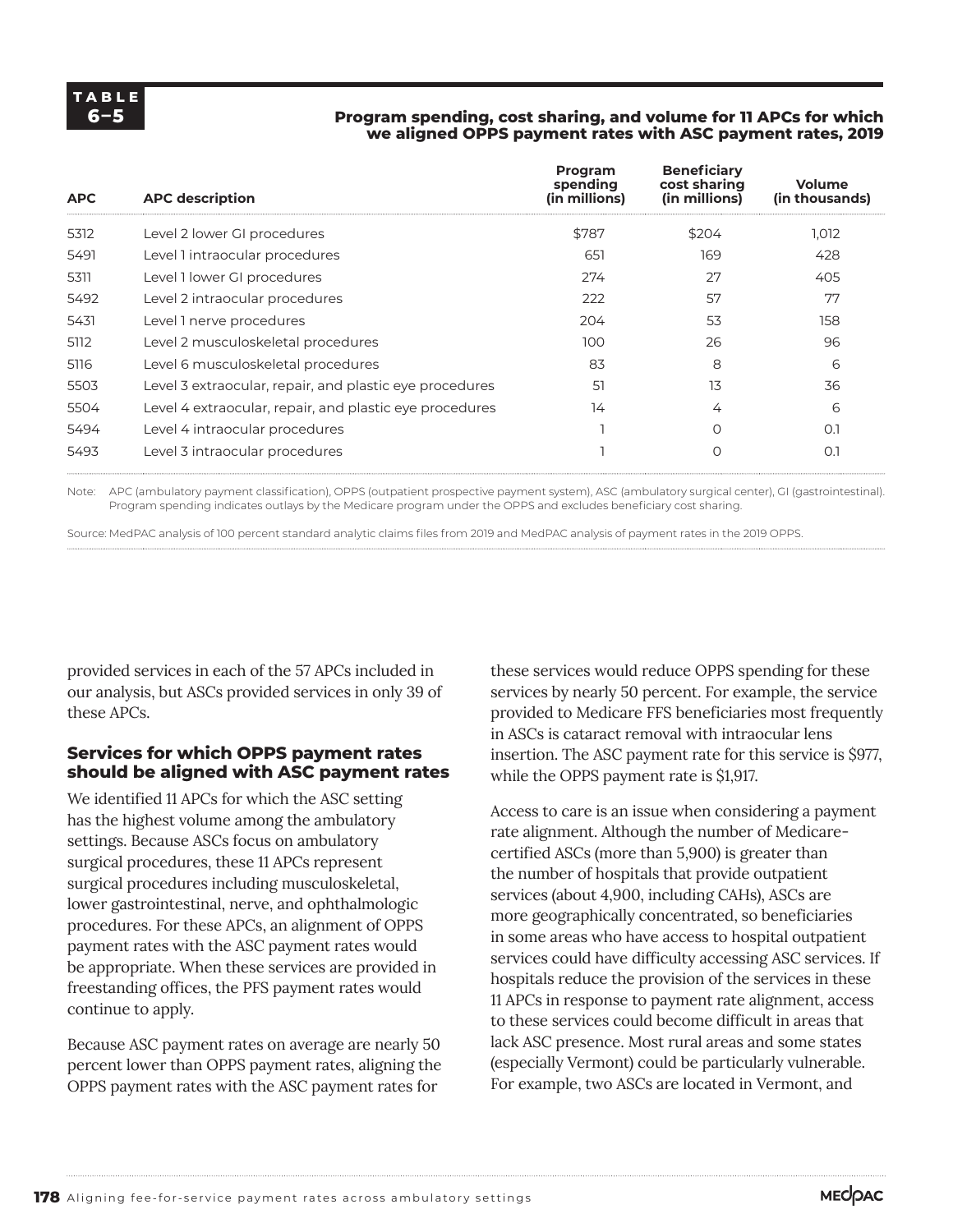#### **6–6 Aligning OPPS payment rates with ASC payment rates would reduce program spending and cost sharing for 11 APCs, 2019**

|            |                                                         | <b>Change (in millions)</b> |                                    |  |
|------------|---------------------------------------------------------|-----------------------------|------------------------------------|--|
| <b>APC</b> | <b>APC</b> description                                  | Program<br>spending         | <b>Beneficiary</b><br>cost sharing |  |
| 5312       | Level 2 lower GI procedures                             | $-$ \$384.6                 | $-$ \$96.2                         |  |
| 5491       | Level 1 intraocular procedures                          | $-318.3$                    | $-80.0$                            |  |
| 5311       | Level 1 lower GI procedures                             | $-132.9$                    | $-13.5$                            |  |
| 5492       | Level 2 intraocular procedures                          | $-105.5$                    | $-26.3$                            |  |
| 5431       | Level 1 nerve procedures                                | 99.9                        | $-25.0$                            |  |
| 5112       | Level 2 musculoskeletal procedures                      | $-46.8$                     | $-11.7$                            |  |
| 5503       | Level 3 extraocular, repair, and plastic eye procedures | $-25.3$                     | $-6.3$                             |  |
| 5116       | Level 6 musculoskeletal procedures                      | $-16.8$                     | $-1.7$                             |  |
| 5504       | Level 4 extraocular, repair, and plastic eye procedures | $-6.9$                      | $-1.7$                             |  |
| 5494       | Level 4 intraocular procedures                          | $-0.7$                      | $-0.2$                             |  |
| 5493       | Level 3 intraocular procedures                          | $-0.2$                      | O.O                                |  |
|            | Total                                                   | $-1,138$                    | $-263$                             |  |

Note: OPPS (outpatient prospective payment system), ASC (ambulatory surgical center), APC (ambulatory payment classification), GI (gastrointestinal). "Program spending" indicates outlays by the Medicare program and excludes beneficiary cost sharing. This table reflects the effects of aligning OPPS payment rates with ASC payment rates for 11 APCs, assuming no budget-neutrality adjustment within the OPPS.

Source: MedPAC analysis of 100 percent standard analytic claims files from 2019 and MedPAC analysis of payment rates in the 2019 ASC payment system and OPPS.

both are in the Burlington area. In contrast, Vermont has seven OPPS hospitals and nine CAHs, located throughout the state. However, it is not clear whether hospitals would respond to the ASC-aligned payment rates by substantially reducing the provision of these services.

#### **Effects of aligning OPPS payment rates with ASC payment rates**

Aligning OPPS payment rates with ASC payment rates would be less complicated than aligning OPPS payment rates with PFS payment rates because the ASC system and the OPPS have largely the same packaging policies and payment units. Our method for aligning HOPD and ASC payment rates for the 11 APCs involved calculating a weighted average of the ASC payment rates across

the HCPCS codes in each APC. We used the volume for the HCPCS codes as the weights. For example, the weighted average of the ASC payment rates for APC 5491 (level 1 intraocular procedures) is \$977.16.

In Table 6-5, we list the OPPS volume, OPPS Medicare spending, and beneficiary cost sharing from 2019 for these 11 APCs. In 2019, OPPS spending (program outlays and cost sharing) for the services included in the 11 APCs totaled \$2.9 billion. We estimated that combined Medicare program spending and beneficiary cost sharing would decrease by \$1.4 billion if the OPPS payment rates were aligned with the ASC payment rates for these 11 APCs, assuming no budgetneutrality adjustment, and beneficiaries would continue to have the same access to these services (Table 6-6). We estimated that program spending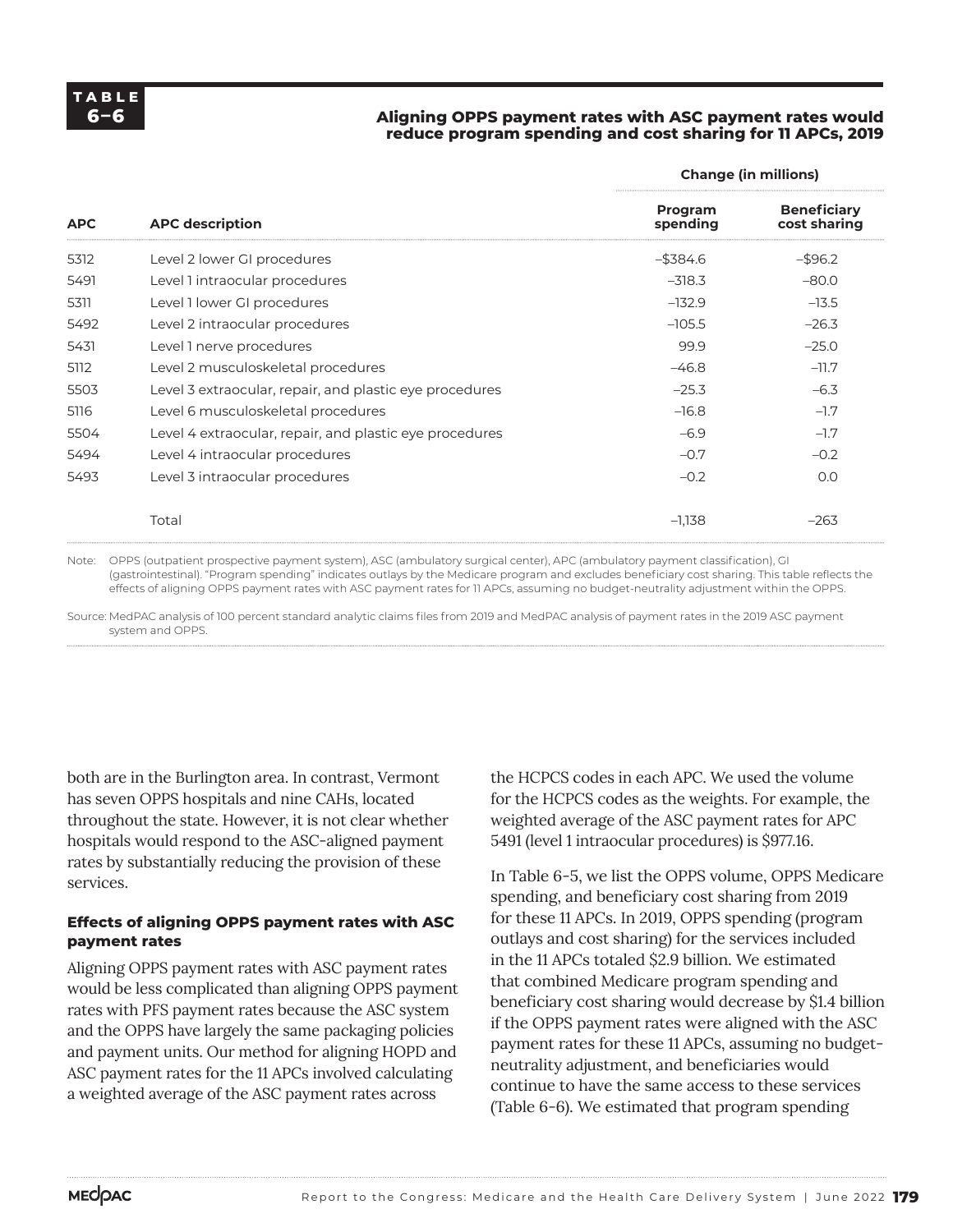would decrease by \$1.1 billion and beneficiary cost sharing by \$0.3 billion.

Under an alignment, the revised payment rates for the 11 APCs would reduce OPPS hospitals' overall Medicare revenue by 0.7 percent, Medicare outpatient revenue by 2.1 percent, and beneficiary cost sharing on OPPS services by 2.3 percent.

# **Combined effects of aligning payment rates on hospitals' Medicare revenue and beneficiary cost sharing**

We evaluated the combined effects of a payment rate alignment between OPPS and PFS rates and between OPPS rates and ASC rates.

In aggregate, if changes in payments resulting from aligning payment rates were taken as program savings, Medicare program spending in 2019 would have declined by \$6.6 billion and beneficiary cost-sharing obligations by \$1.7 billion. Across all hospitals, a siteneutral policy would have reduced overall Medicare revenue by 4.1 percent and beneficiary OPPS cost sharing by 13.2 percent (Table 6-7). However, some hospital categories would have been affected more than others:

- Overall Medicare revenue for rural hospitals would have declined by 6.9 percent compared with a 3.8 percent decline for urban hospitals.
- Nonprofit and government-owned hospitals would have had larger decreases in overall Medicare revenue than for-profit hospitals.
- Major teaching hospitals and nonteaching hospitals would have had larger decreases in overall Medicare revenue than other teaching hospitals.
- Hospitals that had disproportionate share hospital (DSH) patient percentages of less than the median (28.1 percent) would have had larger declines in overall Medicare revenue compared with hospitals that had DSH patient percentages above the median.
- Hospitals that had 100 or fewer beds would have had larger decreases in overall Medicare revenue than hospitals that had more beds.

# **Limiting the effects of aligning payment rates on hospitals that serve low-income patients**

This impact assessment ignores an element of the current OPPS: Sections 1833(t)(9)(A) and 1833(t)(9)(B) of the Social Security Act (SSA) require that when CMS adjusts the relative weights in the OPPS, the agency must make budget-neutral adjustments to fully offset the effects on Medicare expenditures resulting from the adjustment to the relative weights. The payment alignment policy we have presented would affect the relative weights in the OPPS. Therefore, Sections 1833(t)(9)(A) and 1833(t)(9)(B) of the SSA would require CMS to use a budget-neutrality adjustment to offset the reduced Medicare spending under the OPPS that would occur from aligning payment rates across ambulatory settings. CMS would apply a uniform percentage increase to the OPPS payment rates of the 101 APCs not included in the payment alignment policy.

The primary effect of the budget-neutrality adjustment is that it would fully offset the aggregate decrease in Medicare spending and beneficiary cost sharing that would result from the payment alignment policy. That is, the net change in aggregate Medicare spending and beneficiary cost sharing would be zero, with no savings for the program or for beneficiaries unless provider behavior changed.

However, the budget-neutrality policy would not explicitly target any specific group of hospitals. Some hospitals that are the primary source of access to physician services for low-income patients would experience reductions in Medicare revenue under the payment alignment policy, which could adversely affect access for these beneficiaries. In response to these concerns, policymakers could consider an alternative to the budget-neutrality policy that would generate savings for the Medicare program and its beneficiaries while limiting reductions in revenue for hospitals that serve a high share of low-income beneficiaries.

Over time, the payment rate alignment policy would produce savings for the Medicare program and lower cost sharing for beneficiaries under either the budgetneutrality or the stop-loss policy because incentives to shift services from the lower-cost physician office and ASC settings to the higher-cost HOPD setting would be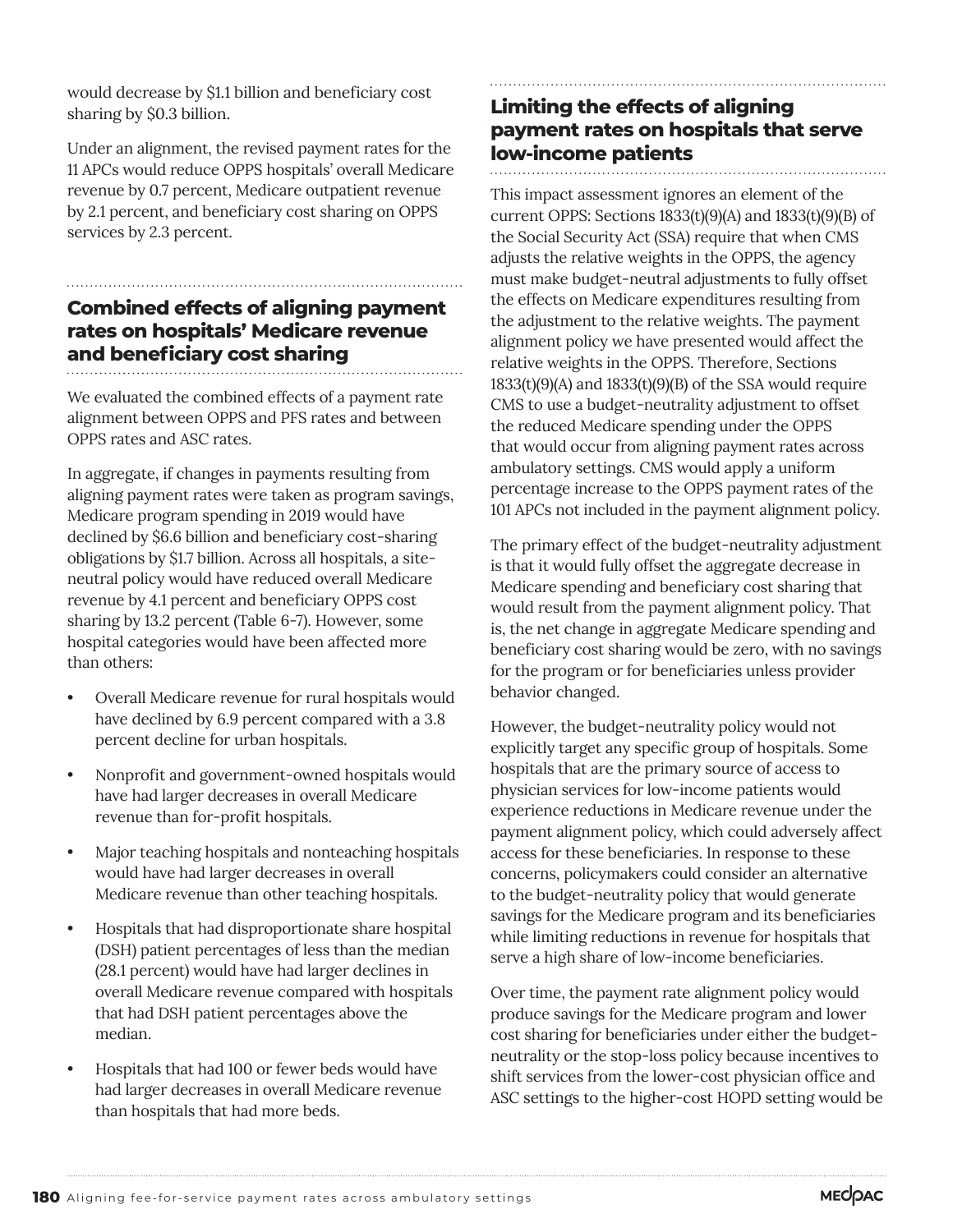#### **6–7 Change in overall Medicare revenue from aligning OPPS payment rates with PFS and ASC rates for select ambulatory services, assuming no budget-neutrality adjustment, 2019**

**Percent change**

|                        | Percent change                  |                                |  |  |
|------------------------|---------------------------------|--------------------------------|--|--|
| Category               | <b>Overall Medicare revenue</b> | <b>Outpatient cost sharing</b> |  |  |
| All hospitals          | $-4.1%$                         | $-13.2%$                       |  |  |
| Urban                  | $-3.8$                          | $-12.7$                        |  |  |
| Rural                  | $-6.9$                          | $-16.9$                        |  |  |
| Nonprofit              | $-4.1$                          | $-13.0$                        |  |  |
| For profit             | $-3.3$                          | $-12.5$                        |  |  |
| Government             | $-4.6$                          | $-14.8$                        |  |  |
| Major teaching         | $-4.0$                          | $-14.2$                        |  |  |
| Other teaching         | $-3.7$                          | $-12.3$                        |  |  |
| Nonteaching            | $-4.5$                          | $-13.3$                        |  |  |
| DSH patient percentage |                                 |                                |  |  |
| Below median           | $-4.3$                          | $-13.3$                        |  |  |
| Above median           | $-3.8$                          | $-13.1$                        |  |  |
| Number of beds         |                                 |                                |  |  |
| Less than 50           | $-8.1$                          | $-18.6$                        |  |  |
| 50-100                 | $-6.6$                          | $-16.5$                        |  |  |
| 101-250                | $-4.4$                          | $-13.5$                        |  |  |
| 251-500                | $-3.5$                          | $-12.0$                        |  |  |
| More than 500          | $-3.5$                          | $-12.5$                        |  |  |

Note: OPPS (outpatient prospective payment system), PFS (physician fee schedule), ASC (ambulatory surgical center), DSH (disproportionate share hospital). "Overall Medicare revenue" is the sum of Medicare revenue across multiple hospital service lines, including inpatient, outpatient, swing bed, skilled nursing facility, rehabilitation, psychiatric, and home health services. "DSH patient percentage" is the sum of the percentage of inpatient days for Medicare beneficiaries that are attributed to patients who are eligible for both Medicare Part A and Supplemental Security Income and the percentage of inpatient days for all patients that are attributable to patients eligible for Medicaid but not eligible for Medicare Part A. Inpatient days are the number of days of inpatient care. This table reflects the effects of aligning OPPS payment rates with PFS payment rates for 57 ambulatory payment classifications (APCs) combined with the effects of aligning OPPS payment rates with ASC payment rates for 11 APCs, assuming no budget-neutrality adjustment within the OPPS.

Source: MedPAC analysis of data from hospital cost reports and standard analytic claims files, 2019.

mitigated. Reducing the shift of services from physician offices and ASCs to HOPDs would produce savings for Medicare and lower cost sharing for beneficiaries in the future.

It is not clear what effect the payment alignment policy would have on hospitals' overall Medicare margin. The impact on the margin would be affected by what is

done with the savings from the aligned payment rates and how hospitals respond to the change in policy. If the payment alignment policy were coupled with a budget-neutral adjustment to the OPPS payment rates of the nonaligned APCs, there would be no effect on the overall Medicare margin. In contrast, if the savings from the payment alignment policy were used strictly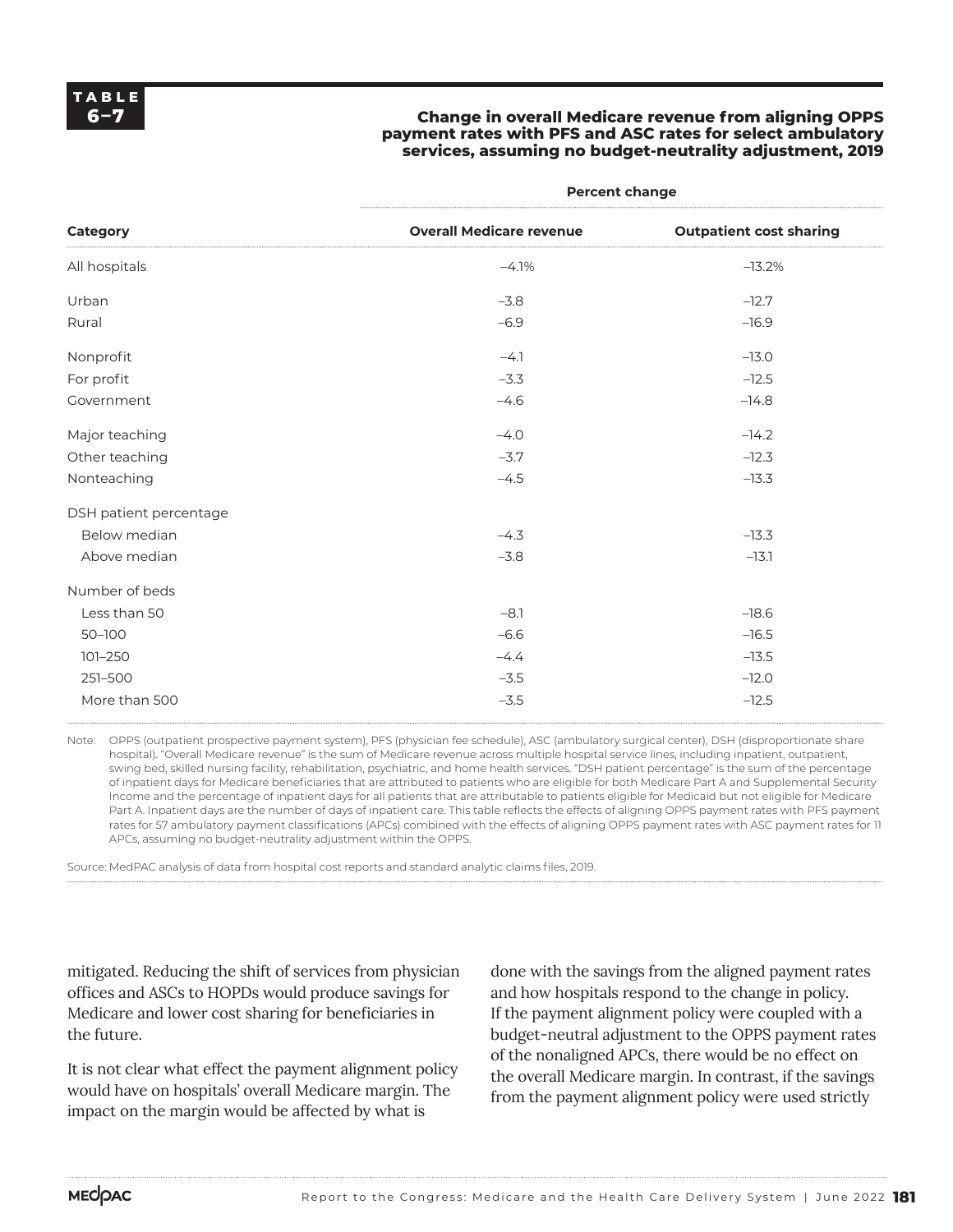**TABLE**

#### **6–8 Change in overall Medicare revenue from aligning OPPS payment rates with PFS and ASC rates for select ambulatory services, coupled with budget-neutrality policy**

| Category               | Percent change in overall Medicare revenue from payment<br>alignment policies combined with budget-neutral adjustment |  |  |
|------------------------|-----------------------------------------------------------------------------------------------------------------------|--|--|
| All hospitals          | 0.0%                                                                                                                  |  |  |
| Urban                  | 0.2                                                                                                                   |  |  |
| Rural                  | $-2.3$                                                                                                                |  |  |
| Nonprofit              | 0.0                                                                                                                   |  |  |
| For profit             | 1.0                                                                                                                   |  |  |
| Government             | $-0.9$                                                                                                                |  |  |
| Major teaching         | $-0.9$                                                                                                                |  |  |
| Other teaching         | 0.5                                                                                                                   |  |  |
| Nonteaching            | 0.2                                                                                                                   |  |  |
| DSH patient percentage |                                                                                                                       |  |  |
| Below median           | 0.2                                                                                                                   |  |  |
| Above median           | $-0.2$                                                                                                                |  |  |
| Number of beds         |                                                                                                                       |  |  |
| Less than 50           | $-2.9$                                                                                                                |  |  |
| 50-100                 | $-1.7$                                                                                                                |  |  |
| $101 - 250$            | 0.0                                                                                                                   |  |  |
| 251-500                | 0.6                                                                                                                   |  |  |
| More than 500          | 0.0                                                                                                                   |  |  |

Note: OPPS (outpatient prospective payment system), PFS (physician fee schedule), ASC (ambulatory surgical center), DSH (disproportionate share hospital). "Overall Medicare revenue" is the sum of Medicare revenue across multiple hospital service lines, including inpatient, outpatient, swing bed, skilled nursing facility, rehabilitation, psychiatric, and home health services. "DSH patient percentage" is the sum of the percentage of inpatient days for Medicare beneficiaries that are attributed to patients who are eligible for both Medicare Part A and Supplemental Security Income and the percentage of inpatient days for all patients that are attributable to patients eligible for Medicaid but not eligible for Medicare Part A. Inpatient days are the number of days of inpatient care. Under current law, CMS would be required to use a budget-neutrality adjustment to offset the reduced Medicare spending under the OPPS that would occur from aligning payment rates across ambulatory settings. This table reflects the effects of aligning OPPS payment rates with PFS payment rates for 57 ambulatory payment classifications (APCs) combined with the effects of aligning OPPS payment rates with ASC payment rates for 11 APCs on hospitals' overall Medicare revenue, assuming a budget-neutrality adjustment within the OPPS. Positive values indicate that the hospital category would have higher overall Medicare revenue under a policy that combines payment alignment with the budget-neutral adjustment relative to standard OPPS payment policies.

Source: MedPAC analysis of data from hospital cost reports and standard analytic claims files, 2019.

to reduce Medicare spending and beneficiary cost sharing, the effect on the overall Medicare margin would be large. In addition, if hospitals responded to the payment alignment policy by reducing their provision of the services for which payments were aligned across settings, the effect on the overall Medicare margin would be mitigated.

#### **Effects of a budget-neutral adjustment of nonaligned APCs**

To assess the impact of aligning payment rates under the current budget-neutrality requirements, we increased the OPPS payment rates by a uniform percentage for the 101 service APCs for which payment rates should not be aligned across ambulatory care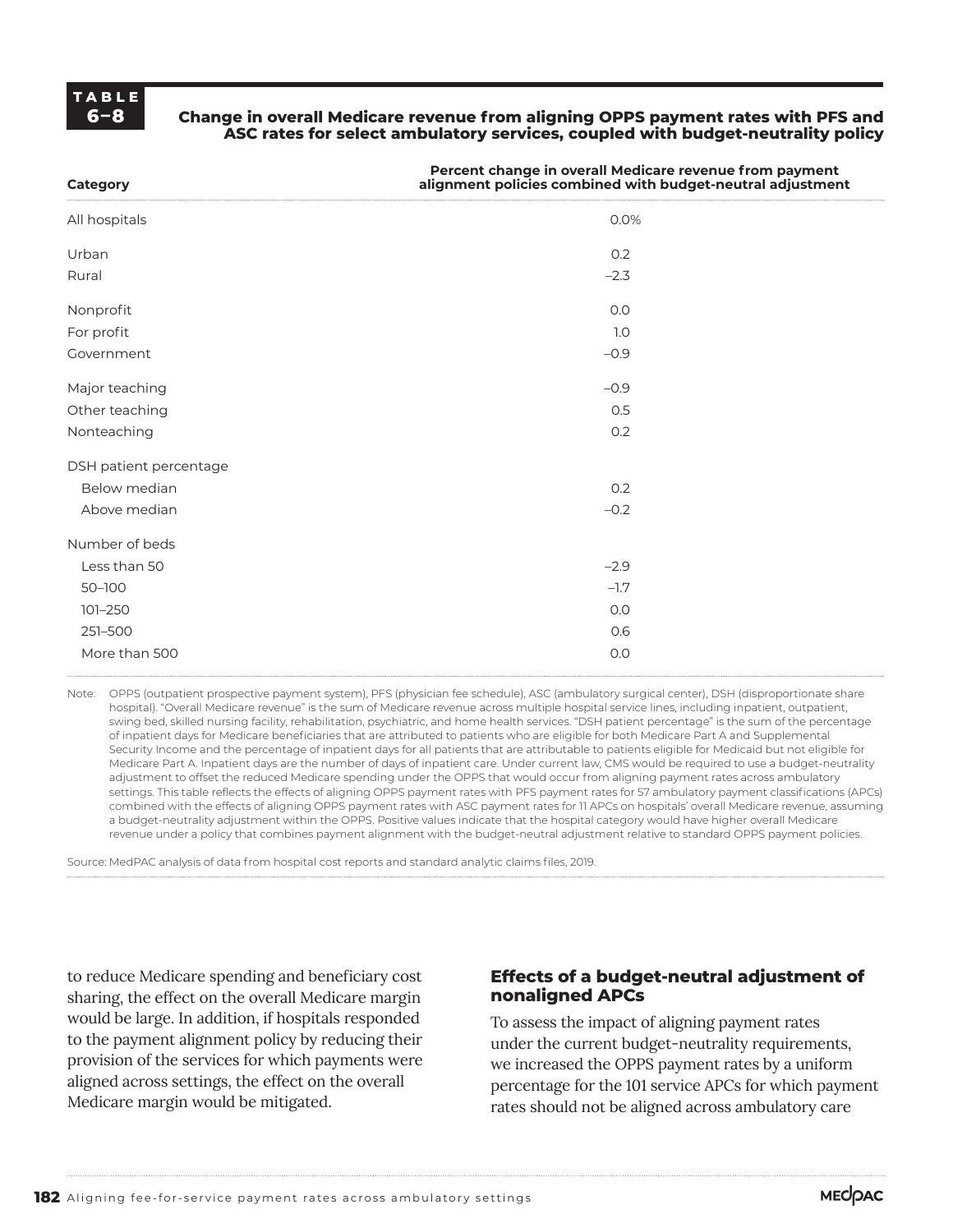settings. We increased the OPPS payment rates for these APCs by 24.4 percent, which would fully offset the decrease in hospitals' overall Medicare revenue under the payment rate alignment.

Because the provision of services differs across hospitals (with some providing comparatively more of certain types of services), the financial effect of reducing payments for the 68 APCs would differ across hospitals, even with a budget-neutrality adjustment. Overall Medicare revenue would fall by 2.3 percent for rural hospitals and rise by 0.2 percent for urban hospitals (Table 6-8). In addition, for-profit hospitals would see a net gain in overall Medicare revenue of 1.0 percent, whereas nonprofit hospitals would have no change in overall revenue and government-owned hospitals would have a decrease of 0.9 percent (Table 6-8).

Relative to the change in overall Medicare revenue under the payment rate alignment without the budget-neutrality adjustment (see Table 6-7, p. 181), the hospital categories that would benefit most from the budget-neutrality adjustment—measured by the difference between the percentage change in overall Medicare revenue with the budget-neutral adjustment versus without the adjustment—included rural hospitals, hospitals with DSH patient percentages below the median, hospitals with 100 or fewer beds, and nonteaching hospitals. Government hospitals and hospitals with DSH patient percentages above the median would benefit less than the average hospital, which is a concern because these hospitals often serve a high share of low-income beneficiaries. Some hospital categories, however, would have higher overall Medicare revenue with the payment alignment policies coupled with the budget-neutrality adjustment than they would under standard OPPS payment rates. These hospital categories have positive values for the percentage change in Table 6-8.

#### **Design of illustrative stop-loss policy**

Combining alignment of payment rates with a budgetneutrality adjustment within the OPPS would lower incentives for hospitals to consolidate with physician practices but would reduce savings for Medicare and beneficiaries. However, if the budget-neutrality adjustment were not applied, some hospitals that are the primary source of access to physician services for

low-income patients would experience reductions in Medicare revenue under the payment alignment policy, which could adversely affect access for these beneficiaries. In response to these concerns, policymakers could consider an alternative to the budget-neutrality policy that would explicitly target hospitals that serve a high share of low-income beneficiaries to limit the loss of Medicare revenue for these hospitals.

In considering an alternative to an across-the-board budget-neutrality adjustment, we evaluated a stop-loss policy that would be a temporary, narrowly focused approach to ensure access to care among low-income beneficiaries who rely on safety-net hospitals. Such a policy would require congressional action because current law requires CMS to make payment policy changes budget neutral. (If policymakers consider a stop-loss policy, they should also consider that some of these hospitals receive additional payments as rural emergency hospitals, which is a type of rural hospital that the Congress created in 2020.)

In previous analyses, the Commission addressed access to care for low-income beneficiaries by evaluating the effects of combining a phase-in of aligned payment rates over a three-year period with a stop-loss policy that would limit the payment reductions to 2 percent of overall Medicare revenue during the phase-in for hospitals that have DSH patient percentages above the median (Medicare Payment Advisory Commission 2013, Medicare Payment Advisory Commission 2012). The Commission found that this policy would have a modest effect on mitigating the declines in hospitals' overall Medicare revenue and would affect only 7 percent of hospitals. However, applying a stop loss to the payment alignment policy analyzed in this chapter should have a larger loss limit than 2 percent because the effects of this policy are larger than those evaluated in our previous studies.

Historically, the Commission has used DSH patient percentages to determine the extent to which hospitals serve low-income or vulnerable populations. However, the Commission is currently evaluating alternative measures to the DSH patient percentage to identify these hospitals more accurately. Because the Commission has not made a final determination of the best measure for identifying hospitals that serve a high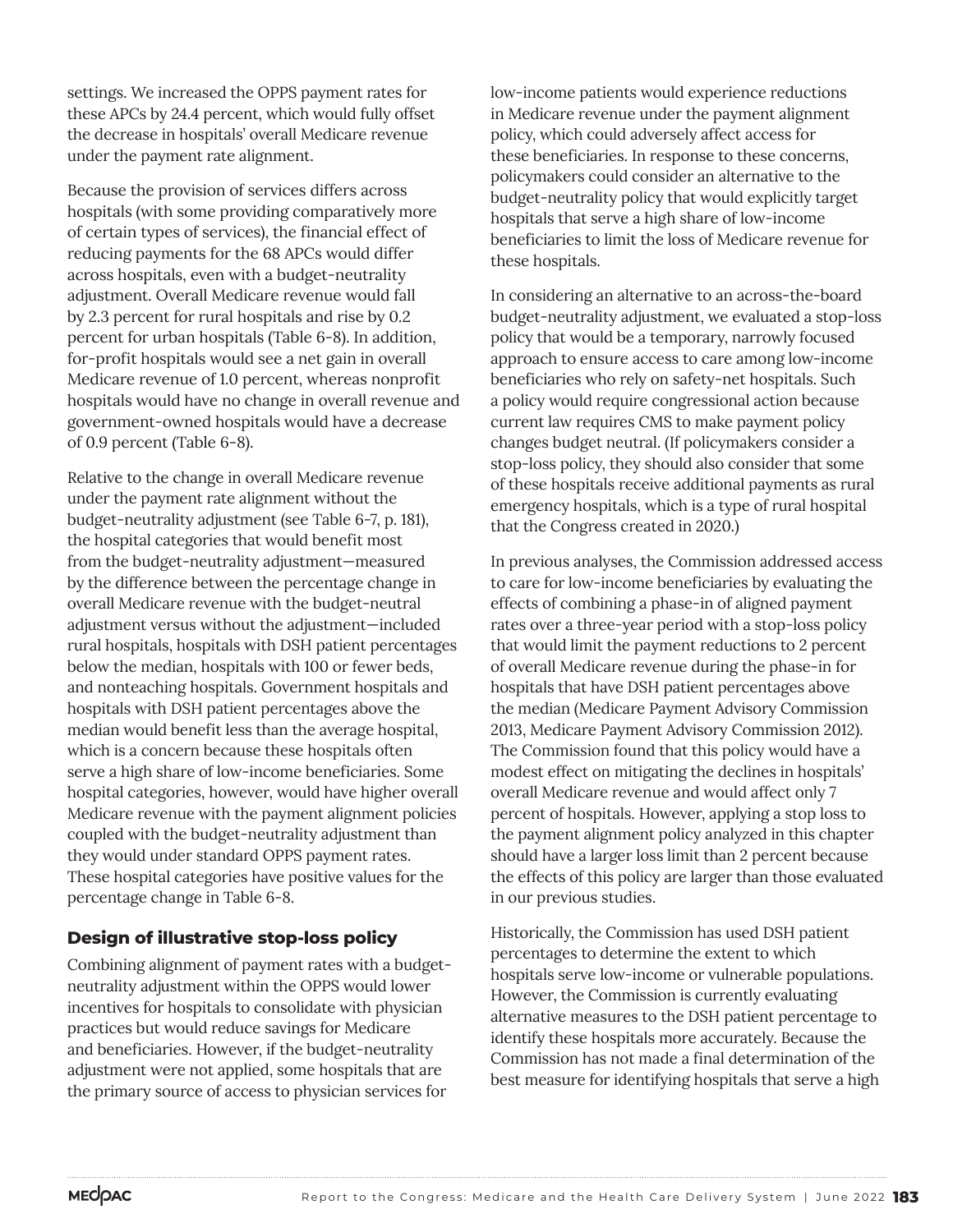

#### **6–9 Change in overall Medicare revenue for hospitals under a payment alignment policy across ambulatory care settings with and without a stop-loss provision**

| Category               | Without stop loss | With stop loss |
|------------------------|-------------------|----------------|
| All hospitals          | $-4.1%$           | $-3.6%$        |
| Urban                  | $-3.8$            | $-3.4$         |
| Rural                  | $-6.9$            | $-5.5$         |
| Nonprofit              | $-4.1$            | $-3.7$         |
| For profit             | $-3.3$            | $-3.1$         |
| Government             | $-4.6$            | $-3.8$         |
| Major teaching         | $-4.0$            | $-3.5$         |
| Other teaching         | $-3.7$            | $-3.3$         |
| Nonteaching            | $-4.5$            | $-4.0$         |
| DSH patient percentage |                   |                |
| Below median           | $-4.3$            | $-4.3$         |
| Above median           | $-3.8$            | $-3.0$         |
| Number of beds         |                   |                |
| Less than 50           | $-8.1$            | $-7.3$         |
| 50-100                 | $-6.6$            | $-5.5$         |
| 101-250                | $-4.4$            | $-3.8$         |
| 251-500                | $-3.5$            | $-3.1$         |
| More than 500          | $-3.5$            | $-3.1$         |
|                        |                   |                |

#### **Percent change, overall Medicare revenue under payment alignment policies**

Note: DSH (disproportionate share hospital). "Overall Medicare revenue" is the sum of Medicare revenue across multiple hospital service lines, including inpatient, outpatient, swing bed, skilled nursing facility, rehabilitation, psychiatric, and home health services. "DSH patient percentage" is the sum of the percentage of inpatient days for Medicare beneficiaries that are attributed to patients who are eligible for both Medicare Part A and Supplemental Security Income and the percentage of inpatient days for all patients that are attributable to patients eligible for Medicaid but not eligible for Medicare Part A. Inpatient days are the number of days of inpatient care. This table reflects the effects of aligning OPPS payment rates with physician fee schedule payment rates for 57 ambulatory payment classifications (APCs) combined with the effects of aligning OPPS payment rates with ambulatory surgical center payment rates for 11 APCs, assuming no budget-neutrality adjustment within the OPPS, with and without a stop-loss provision for hospitals that (1) have a DSH patient percentage greater than 28.1 percent and (2) otherwise would have a decrease in overall Medicare revenue of greater than 4.1 percent due to the payment rate alignment policy.

Source: MedPAC analysis of data from hospital cost reports and standard analytic claims files, 2019.

share of low-income beneficiaries, we chose to use the DSH patient percentage in this illustrative example of a stop-loss policy.

For illustrative purposes, we evaluated the effects of a stop-loss limit for hospitals with a DSH patient percentage above the median of 28.1 percent that

would have a decrease in overall Medicare revenue of greater than 4.1 percent from the payment rate alignment policy. No other hospitals would receive stop-loss benefits. We chose a stop-loss limit of 4.1 percent because that is the median percentage loss in overall Medicare revenue among OPPS hospitals.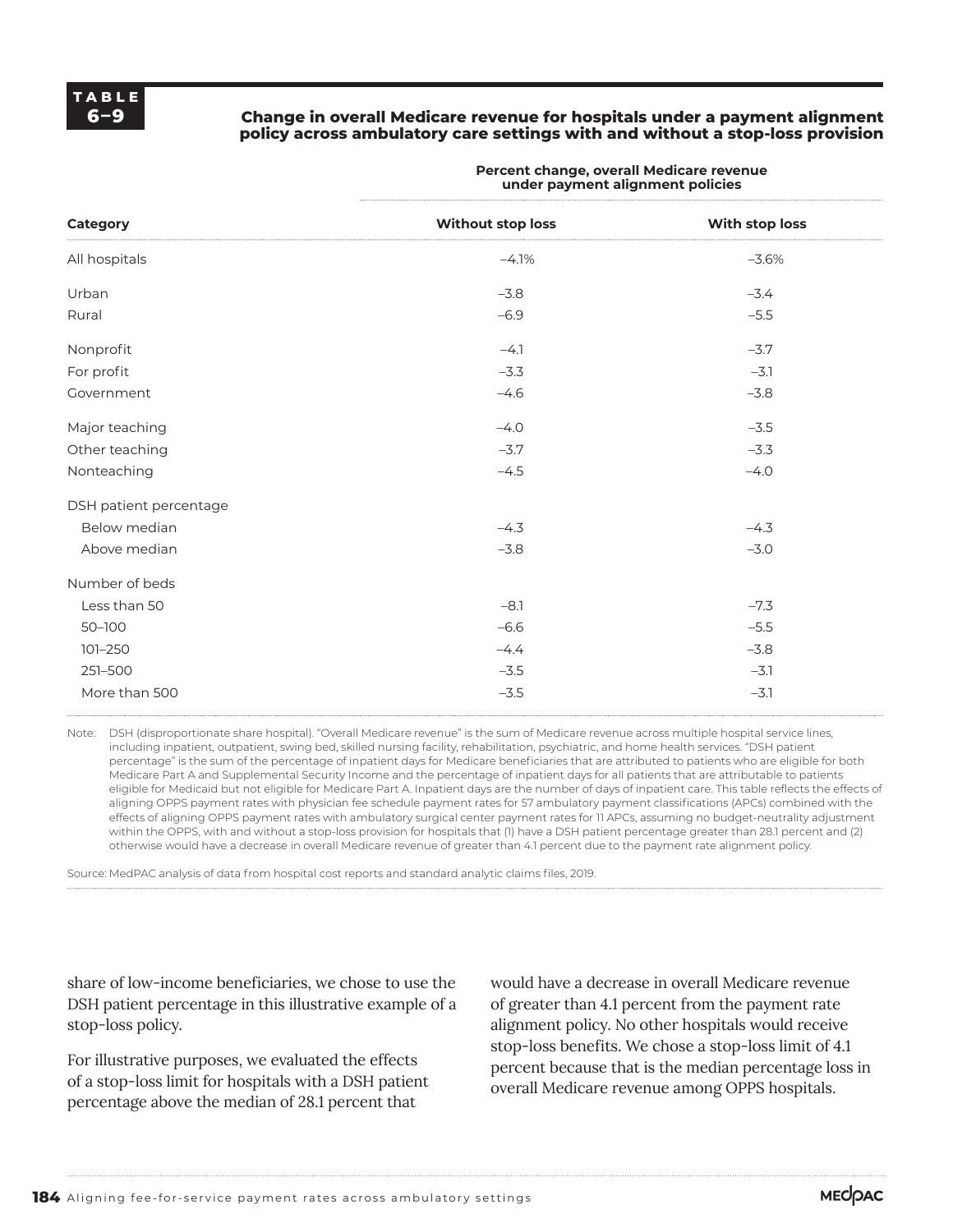Under this stop-loss policy, about 23 percent of hospitals would have reductions in overall Medicare revenue capped at 4.1 percent, and the other 77 percent of hospitals would receive no benefits from the stoploss policy. Under this stop-loss policy, the decrease in overall Medicare revenue for all hospitals would be 3.6 percent (versus 4.1 percent without the loss limit) (Table 6-9). The types of hospitals that would

benefit the most from the stop-loss policy include rural hospitals, government-owned hospitals, and hospitals that have 100 beds or fewer. Rural hospitals would benefit the most among all hospital categories; the percentage decrease in overall Medicare revenue for rural hospitals would fall from 6.9 percent without the stop-loss policy to 5.5 percent with the stop-loss policy. ■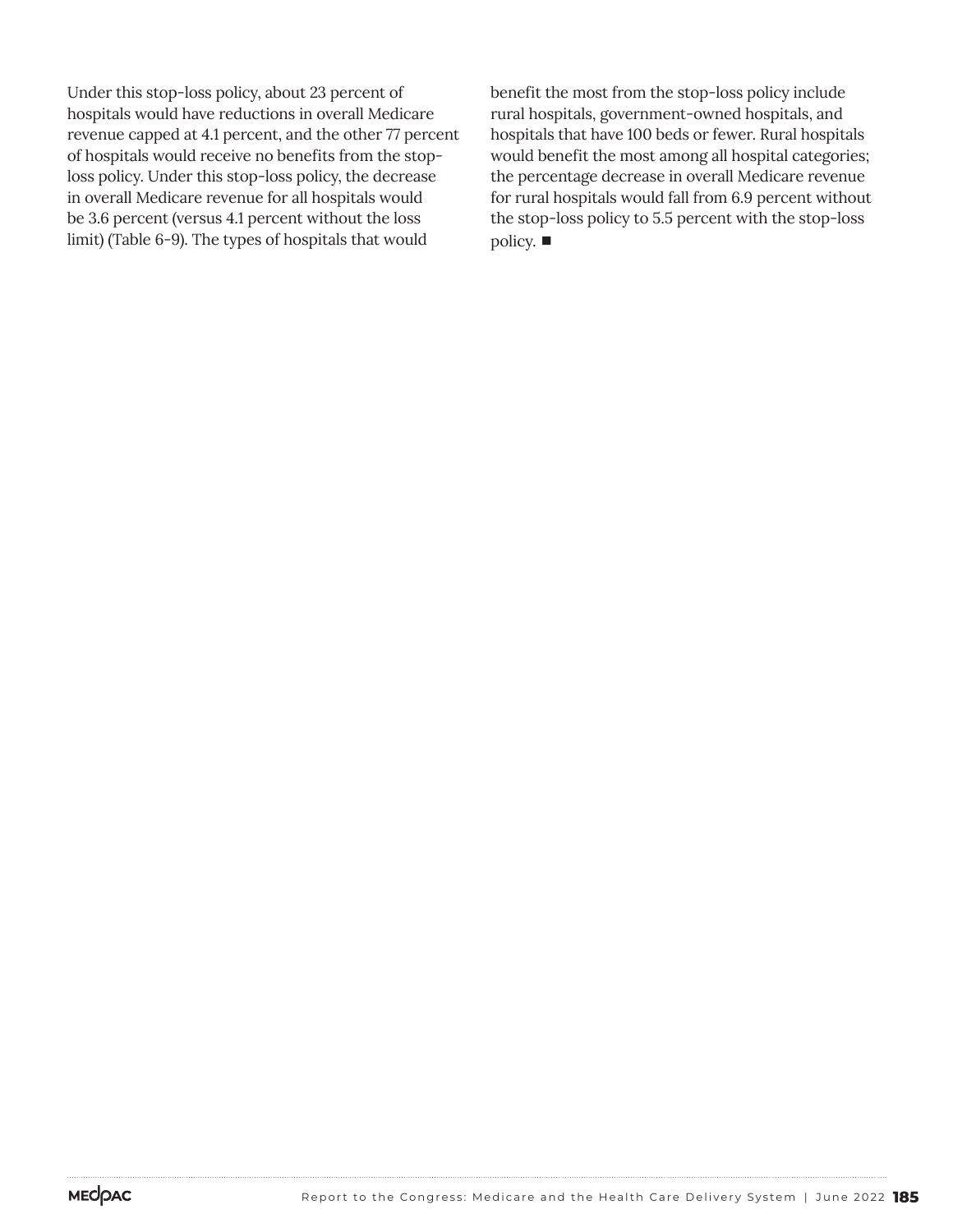# **Endnotes**

- 1 When a hospital purchases a physician practice or ASC and converts it to an HOPD to obtain higher payment rates, the hospital may need to make changes to the office or ASC to comply with regulatory requirements applicable to HOPDs.
- 2 The OPPS also has 512 APCs for drugs and devices. The number of service APCs is fairly stable from year to year, but the number of drug and device APCs varies as new drugs and devices are brought to market and as all older devices and some older drugs become packaged into the payment rates of the related services.
- 3 For diagnostic tests, the PFS payment rates are the sum of a professional component and technical component. The technical component is equivalent to the difference between the nonfacility and facility PEs.
- 4 The hospital cost data are charges adjusted to costs using hospital cost-to-charge ratios from hospital cost reports. CMS uses these cost data to create the OPPS payment rates.
- 5 The weights are the volume in the three ambulatory settings for the HCPCS codes in APC 5151.
- 6 Beneficiaries who have full dual-eligibility status have both Medicare benefits and full Medicaid benefits. In contrast, beneficiaries who have partial dual-eligibility status have Medicare benefits and only partial Medicaid benefits, such as having their Medicare cost sharing or Medicare premiums covered by Medicaid.
- 7 The change in beneficiary cost sharing could be smaller than our estimates because some state Medicaid programs do not pay Medicare cost sharing if the difference between the Medicare payment rate for the service and the cost sharing for the service is greater than the Medicaid payment rate. In these situations, the effect of the payment alignment policies on beneficiaries' cost-sharing liabilities would be zero, and the aggregate effect of the payment alignment policies would be smaller than the amounts we report in this chapter.